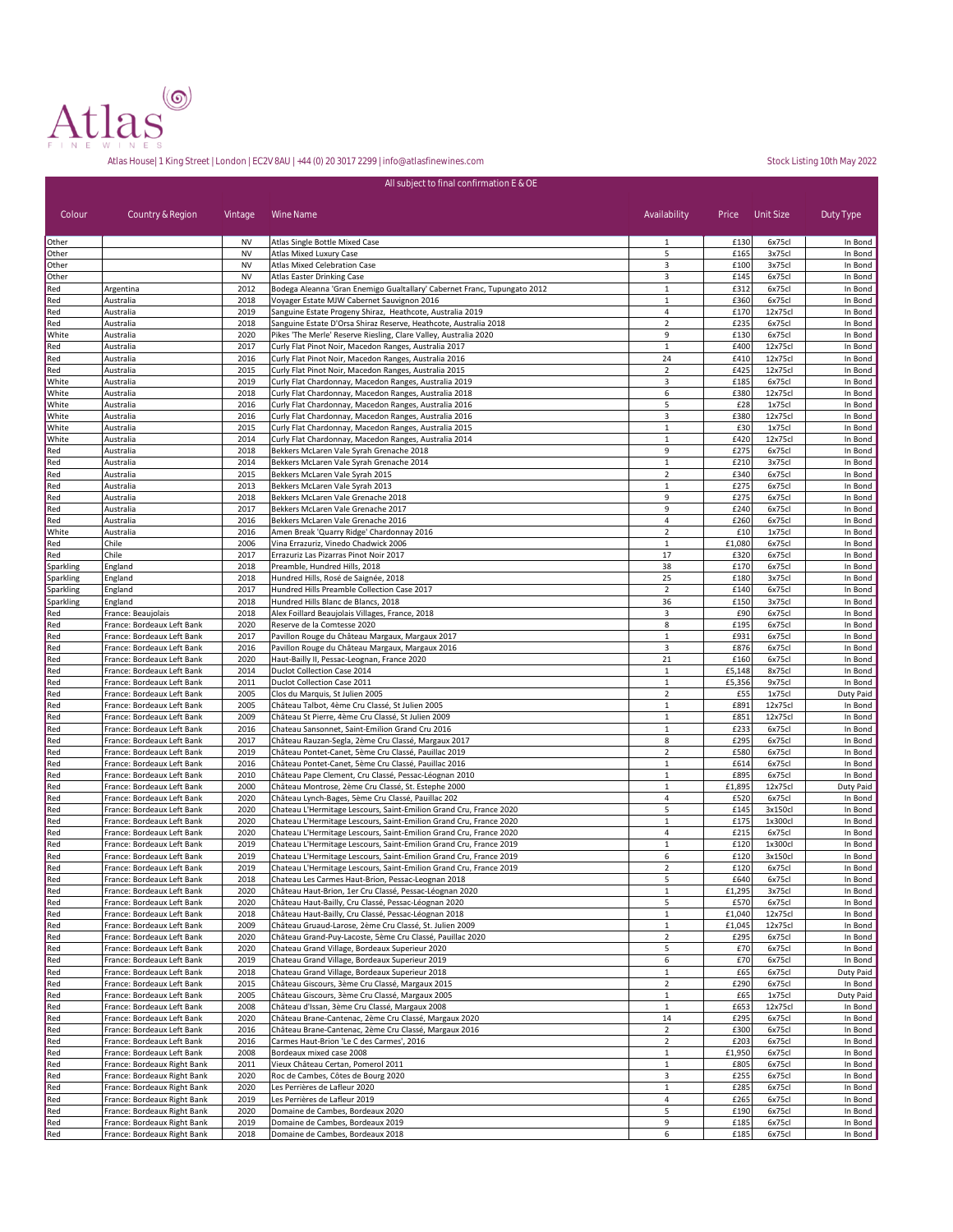| All subject to final confirmation E & OE |                                                            |              |                                                                                                                |                                |                  |                    |                    |
|------------------------------------------|------------------------------------------------------------|--------------|----------------------------------------------------------------------------------------------------------------|--------------------------------|------------------|--------------------|--------------------|
| Colour                                   | Country & Region                                           | Vintage      | Wine Name                                                                                                      | Availability                   | Price            | Unit Size          | Duty Type          |
| Red                                      | France: Bordeaux Right Bank                                | 2017         | Domaine de Cambes, Bordeaux 2017                                                                               | 7                              | £170             | 6x75cl             | In Bond            |
| Red                                      | France: Bordeaux Right Bank                                | 2020         | Château Tertre Roteboeuf, Grand Cru Classé, St Emilion 2020                                                    | 1                              | £785             | 6x75cl             | In Bond            |
| Red                                      | France: Bordeaux Right Bank                                | 2015         | Château Tertre Roteboeuf, Grand Cru Classé, St Emilion 2015                                                    | 1                              | £1,010           | 6x75cl             | In Bond            |
| Red<br>Red                               | France: Bordeaux Right Bank<br>France: Bordeaux Right Bank | 2014<br>2015 | Château Tertre Roteboeuf, Grand Cru Classé, St Emilion 2014<br>Chateau Petit-Figeac, Saint-Emilion 2015        | 1<br>$\overline{4}$            | £653<br>£60      | 6x75cl<br>1x75cl   | In Bond<br>In Bond |
| Red                                      | France: Bordeaux Right Bank                                | 2020         | Château Moulin Saint-Georges, Grand Cru, St Emilion 2020                                                       | $\overline{2}$                 | £135             | 6x75cl             | In Bond            |
| Red                                      | France: Bordeaux Right Bank                                | 2004         | Château Magdelaine, Grand Cru Classé, St Emilion 2004                                                          | $\mathbf{1}$                   | £569             | 12x75cl            | In Bond            |
| Red                                      | France: Bordeaux Right Bank                                | 2018         | Chateau l'If, Saint-Emilion Grand Cru 2018                                                                     | $\mathbf{1}$                   | £840             | 6x75cl             | In Bond            |
| Red                                      | France: Bordeaux Right Bank                                | 2017         | Chateau l'If, Saint-Emilion Grand Cru 2017                                                                     | $\overline{2}$                 | £475             | 3x75cl             | In Bond            |
| Red                                      | France: Bordeaux Right Bank                                | 2014         | Chateau l'If, Saint-Emilion Grand Cru 2014                                                                     | $\mathbf{1}$                   | £545             | 6x75cl             | In Bond            |
| Red                                      | France: Bordeaux Right Bank                                | 2012         | Chateau l'If, Saint-Emilion Grand Cru 2012                                                                     | $\mathbf{1}$                   | £594             | 6x75cl             | In Bond            |
| Red                                      | France: Bordeaux Right Bank                                | 2011<br>2010 | Château l'Evangile, Pomerol 2011                                                                               | $\mathbf{1}$<br>$\mathbf{1}$   | £600             | 3x150cl            | In Bond            |
| Red<br>Red                               | France: Bordeaux Right Bank<br>France: Bordeaux Right Bank | 2006         | Château l'Evangile, Pomerol 2010<br>Château l'Evangile, Pomerol 2006                                           | $\overline{2}$                 | £1,188<br>£1,325 | 6x75cl<br>12x75cl  | In Bond<br>In Bond |
| Red                                      | France: Bordeaux Right Bank                                | 2011         | Château Lafleur, Pomerol 2011                                                                                  | $\overline{2}$                 | £2,275           | 6x75cl             | In Bond            |
| Red                                      | France: Bordeaux Right Bank                                | 2008         | Chateau La Violette, Pomerol, France 2008                                                                      | $\mathbf{1}$                   | £2,376           | 6x150cl            | In Bond            |
| Red                                      | France: Bordeaux Right Bank                                | 2020         | Château La Conseillante, Pomerol 2020                                                                          | $\mathbf{1}$                   | £465             | 3x75cl             | In Bond            |
| Red                                      | France: Bordeaux Right Bank                                | 2020         | Chateau La Clotte, Saint-Emilion Grand Cru 2020                                                                | $\overline{7}$                 | £285             | 6x75cl             | In Bond            |
| Red                                      | France: Bordeaux Right Bank                                | 2019         | Chateau La Clotte, Saint-Emilion Grand Cru 2019                                                                | $\mathbf{1}$                   | £325             | 6x75cl             | In Bond            |
| Red<br>Red                               | France: Bordeaux Right Bank<br>France: Bordeaux Right Bank | 2016<br>2019 | Chateau Haut-Simard, Saint-Emilion, France 2016<br>Château Guillot-Clauzel, Pomerol 2019                       | 16<br>8                        | £195<br>£380     | 12x75cl<br>6x75cl  | In Bond<br>In Bond |
| Red                                      | France: Bordeaux Right Bank                                | 2020         | Château Figeac, Grand Cru Classé, St Emilion 2020                                                              | 14                             | £935             | 6x75cl             | In Bond            |
| Red                                      | France: Bordeaux Right Bank                                | 2019         | Château Figeac, Grand Cru Classé, St Emilion 2019                                                              | $\overline{2}$                 | £1,240           | 6x75cl             | In Bond            |
| Red                                      | France: Bordeaux Right Bank                                | 2016         | Château Figeac, Grand Cru Classé, St Emilion 2016                                                              | $\mathbf{1}$                   | £1,070           | 6x75cl             | In Bond            |
| Red                                      | France: Bordeaux Right Bank                                | 2017         | Château Feytit-Clinet, Pomerol 2017                                                                            | 1                              | £280             | 6x75cl             | In Bond            |
| Red                                      | France: Bordeaux Right Bank                                | 2016         | Château Canon, Grand Cru Classé, St Emilion 2016                                                               | $\mathbf{1}$                   | £1,320           | 12x75cl            | In Bond            |
| Red                                      | France: Bordeaux Right Bank                                | 2015         | Château Canon, Grand Cru Classé, St Emilion 2015                                                               | 1                              | £1,150           | 6x75cl             | In Bond            |
| Red                                      | France: Bordeaux Right Bank                                | 2009         | Château Canon, Grand Cru Classé, St Emilion 2009<br>Château Berliquet, Grand Cru Classé, St. Emilion 2018      | $\mathbf 2$                    | £1,396<br>£195   | 12x75cl            | In Bond            |
| Red<br>Red                               | France: Bordeaux Right Bank<br>France: Bordeaux Right Bank | 2018<br>2011 | Château Beauséjour (Duffau-Lagarrosse), Grand Cru Classé, St Emilion 2011                                      | 10<br>$\mathbf 1$              | £738             | 6x75cl<br>12x75cl  | In Bond<br>In Bond |
| Red                                      | France: Bordeaux Right Bank                                | 2010         | Château Beauséjour (Duffau-Lagarrosse), Grand Cru Classé, St Emilion 2010                                      | $\overline{2}$                 | £1,322           | 6x75cl             | In Bond            |
| Red                                      | France: Bordeaux Right Bank                                | 2015         | Château Ausone, Premier Grand Cru Classé (A), St Emilion 2015                                                  | $\mathbf{1}$                   | £1,873           | 3x75cl             | In Bond            |
| Red                                      | France: Bordeaux Right Bank                                | 2014         | Château Ausone, Premier Grand Cru Classé (A), St Emilion 2014                                                  | $\mathbf{1}$                   | £2,292           | 6x75cl             | In Bond            |
| White                                    | France: Bordeaux Sweet                                     | 2016         | Château Rieussec, 1er Cru Classé, Sauternes 2016                                                               | $\mathbf{1}$                   | £170             | 6x75cl             | In Bond            |
| White                                    | France: Bordeaux Sweet                                     | 1975         | Château Gilette, Sauternes, Creme de Tet 1975                                                                  | $\mathbf{1}$                   | £2,079           | 12x75cl            | Duty Paid          |
| White                                    | France: Bordeaux Sweet                                     | 2004         | Château Doisy-Vedrines, 2ème Cru Classé, Sauternes 2004                                                        | $\mathbf{1}$                   | £446             | 12x75cl            | In Bond            |
| White<br>White                           | France: Bordeaux Sweet<br>France: Bordeaux Sweet           | 2004<br>2007 | Château Coutet, 1er Cru Classé, Barsac 2004<br>Château Climens, 1er Cru Classé, Barsac 2007                    | $\mathbf{1}$<br>$\mathbf{1}$   | £310<br>£569     | 12x75cl<br>12x37cl | In Bond<br>In Bond |
| White                                    | France: Bordeaux White                                     | 2020         | Les Champs Libres Bordeaux 2020                                                                                | $\overline{2}$                 | £315             | 6x75cl             | In Bond            |
| White                                    | France: Bordeaux White                                     | 2019         | Les Champs Libres Bordeaux 2019                                                                                | $\overline{2}$                 | £265             | 6x75cl             | In Bond            |
| White                                    | France: Bordeaux White                                     | 2018         | Les Champs Libres Bordeaux 2018                                                                                | 4                              | £149             | 3x75cl             | In Bond            |
| White                                    | France: Bordeaux White                                     | 2018         | Les Champs Libres Bordeaux 2018                                                                                | 3                              | £260             | 6x75cl             | In Bond            |
| White                                    | France: Bordeaux White                                     | 2020         | Domaine de Chevalier Blanc, Graves 2020                                                                        | $\overline{2}$                 | £395             | 6x75cl             | In Bond            |
| White                                    | France: Bordeaux White                                     | 2014         | Domaine de Chevalier Blanc, Graves 2014                                                                        | $\mathbf{1}$                   | £323             | 6x75cl             | In Bond            |
| White<br>White                           | France: Bordeaux White                                     | 2006<br>2012 | Domaine de Chevalier Blanc, Graves 2006<br>Clos des Lunes 'Lune d'Or' 2012                                     | $\mathbf{1}$<br>$\mathbf{1}$   | £733<br>£105     | 12x75cl<br>3x75cl  | In Bond<br>In Bond |
| White                                    | France: Bordeaux White<br>France: Bordeaux White           | 2017         | Château Smith-Haut-Lafitte Blanc, Pessac-Léognan 2017                                                          | $1\,$                          | £436             | 6x75cl             | In Bond            |
| White                                    | France: Bordeaux White                                     | 2016         | Chateau Gazin Rocquencourt Blanc, Pessac-Leognan, 2016                                                         | 8                              | £135             | 6x75cl             | In Bond            |
| White                                    | France: Bordeaux White                                     | 2012         | Chateau Cos d'Estournel blanc 2012                                                                             | $\mathbf 1$                    | £455             | 6x75cl             | In Bond            |
| Red                                      | France: Burgundy Red                                       | 2020         | Taupenot Merme, Gevrey Chambertin Bel Air 1er Cru 2020                                                         | $\mathbf{1}$                   | £540             | 6x75cl             | In Bond            |
| Red                                      | France: Burgundy Red                                       | 2012         | Roche Bellene, Gevrey Chambertin 1er cru, Lavaut St Jacques 2012                                               | $\overline{2}$                 | £589             | 6x75cl             | In Bond            |
| Red                                      | France: Burgundy Red                                       | 2017         | Ponsot Assortiment Grands Crus 2017                                                                            | 1                              | £3,500           | 12x75cl            | In Bond            |
| Red                                      | France: Burgundy Red                                       | 2010         | Ponsot Assortiment Grands Crus 2010                                                                            | $1\,$                          | £6,490           | 12x75cl            | In Bond            |
| Red<br>Red                               | France: Burgundy Red<br>France: Burgundy Red               | 2005<br>2012 | Nicolas Potel, Clos de Vougeot Grand Cru 2005<br>Maison Louis Jadot, Chambertin Clos de Bèze Grand Cru 2012    | $1\,$<br>$\mathbf{1}$          | £825<br>£1,693   | 6x75cl<br>6x75cl   | In Bond<br>In Bond |
| Red                                      | France: Burgundy Red                                       | 2018         | Louis Jadot, Clos Saint-Denis, Grand Cru, Cote de Nuits 2018                                                   | 1                              | £1,320           | 6x75cl             | In Bond            |
| Red                                      | France: Burgundy Red                                       | 2016         | Louis Jadot Domaine des Heritiers Beaune 1ere Cru Les Greves 2016                                              | 5                              | £255             | 6x75cl             | In Bond            |
| Red                                      | France: Burgundy Red                                       | 2017         | Louis Jadot Clos de la Roche Grand Cru 2017                                                                    | $\overline{2}$                 | £900             | 6x75cl             | In Bond            |
| Red                                      | France: Burgundy Red                                       | 2016         | Louis Jadot Clos de la Roche Grand Cru 2016                                                                    | $\overline{2}$                 | £910             | 6x75cl             | In Bond            |
| Red                                      | France: Burgundy Red                                       | 2019         | Laurent Ponsot Griotte-Chambertin Grand Cru 'Cuvee du Saule', 2019                                             | 3                              | £2,650           | 6x75cl             | In Bond            |
| Red                                      | France: Burgundy Red                                       | 2018         | Laurent Ponsot Clos Saint Denis Grand Cru 'Cuvee du Merisier', 2018                                            | $\overline{2}$                 | £2,950           | 6x75cl             | In Bond            |
| Red                                      | France: Burgundy Red<br>France: Burgundy Red               | 2015<br>2020 | Joseph Faiveley Chambolle-Musigny 1er Cru Les Charmes 2015<br>Joseph Drouhin, Clos Vougeot Grand Cru 2020      | $\overline{2}$<br>3            | £510<br>£1,200   | 6x75cl<br>6x75cl   | In Bond<br>In Bond |
| Red<br>Red                               | France: Burgundy Red                                       | 2017         | Joseph Drouhin, Clos Vougeot Grand Cru 2017                                                                    | $\overline{2}$                 | £915             | 6x75cl             | In Bond            |
| Red                                      | France: Burgundy Red                                       | 2015         | Joseph Drouhin, Clos Vougeot Grand Cru 2015                                                                    | 4                              | £1,030           | 6x75cl             | In Bond            |
| Red                                      | France: Burgundy Red                                       | 2017         | Joseph Drouhin Charmes-Chambertin Grand Cru, Cote de Nuits, France 2017                                        | $\mathbf{1}$                   | £875             | 6x75cl             | In Bond            |
| Red                                      | France: Burgundy Red                                       | 2020         | Joseph Drouhin Chambolle-Musigny Premier Cru 2020                                                              | $\mathbf{1}$                   | £445             | 6x75cl             | In Bond            |
| Red                                      | France: Burgundy Red                                       | 2018         | Domaine Taupenot-Merme, Nuits St Georges 1er Cru, Les Pruliers 2018                                            | 3                              | £395             | 6x75cl             | In Bond            |
| Red                                      | France: Burgundy Red                                       | 2020         | Domaine Taupenot-Merme, Morey-Saint-Denis 2020                                                                 | $\mathbf{1}$                   | £300             | 6x75cl             | In Bond            |
| Red                                      | France: Burgundy Red                                       | 2020         | Domaine Taupenot-Merme, Morey-Saint-Denis 1er Cru, La Riotte 2020                                              | $\overline{2}$                 | £480             | 6x75cl             | In Bond            |
| Red<br>Red                               | France: Burgundy Red<br>France: Burgundy Red               | 2020<br>2020 | Domaine Taupenot-Merme, Mazoyères Chambertin Grand Cru 2020<br>Domaine Taupenot-Merme, Gevrey-Chambertin, 2020 | $\mathbf{1}$<br>$\overline{2}$ | £1,200<br>£225   | 6x75cl<br>6x75cl   | In Bond<br>In Bond |
| Red                                      | France: Burgundy Red                                       | 2020         | Domaine Taupenot-Merme, Charmes Chambertin Grand Cru 2020                                                      | $\overline{2}$                 | £1,020           | 6x75cl             | In Bond            |
| Red                                      | France: Burgundy Red                                       | 2020         | Domaine Taupenot-Merme, Chambolle-Musigny 2020                                                                 | $\mathbf 1$                    | £270             | 6x75cl             | In Bond            |
| Red                                      | France: Burgundy Red                                       | 2018         | Domaine Taupenot-Merme, Chambolle-Musigny 2018                                                                 | $\mathbf{1}$                   | £225             | 6x75cl             | In Bond            |
| Red                                      | France: Burgundy Red                                       | 2017         | Domaine Taupenot-Merme, Chambolle-Musigny 2017                                                                 | $\mathbf{1}$                   | £225             | 6x75cl             | In Bond            |
| Red                                      | France: Burgundy Red                                       | 2013         | Domaine Sirugue, Vosne-Romanée 1er Cru, Les Petits Monts 2013                                                  | $\mathbf{1}$                   | £1,175           | 12x75cl            | In Bond            |
| Red                                      | France: Burgundy Red                                       | 2011         | Domaine Sirugue, Vosne-Romanée 1er Cru, Les Petits Monts 2011                                                  | 1                              | £1,125           | 12x75cl            | In Bond            |
| Red                                      | France: Burgundy Red                                       | 2019         | Domaine Ponsot, Morey-Saint-Denis, Cuvée des Grives 2019                                                       | $\mathbf{1}$                   | £245             | 6x75cl             | In Bond            |
| Red                                      | France: Burgundy Red                                       | 2018         | Domaine Ponsot, Morey-Saint-Denis 1er Cru, Cuvée des Alouettes 2018                                            | $\mathbf{1}$                   | £540             | 3x150cl            | In Bond            |
| Red<br>Red                               | France: Burgundy Red<br>France: Burgundy Red               | 2019<br>2012 | Domaine Ponsot, Clos de Vougeot Grand Cru 2019<br>Domaine Ponsot, Clos de la Roche Vieilles Vignes 2012        | $\mathbf{1}$<br>6              | £1,200<br>£2,584 | 6x75cl<br>6x75cl   | In Bond<br>In Bond |
| Red                                      | France: Burgundy Red                                       | 2019         | Domaine Ponsot Charmes-Chambertin Grand Cru Cuvee des Merles, Cote de Nuits 2019                               | $\mathbf{1}$                   | £1,150           | 6x75cl             | In Bond            |
| Red                                      | France: Burgundy Red                                       | 2016         | Domaine Perrot-Minot Morey-Saint-Denis 1er Cru La Riotte Vieilles Vignes 2016                                  | $\mathbf{1}$                   | £698             | 6x75cl             | In Bond            |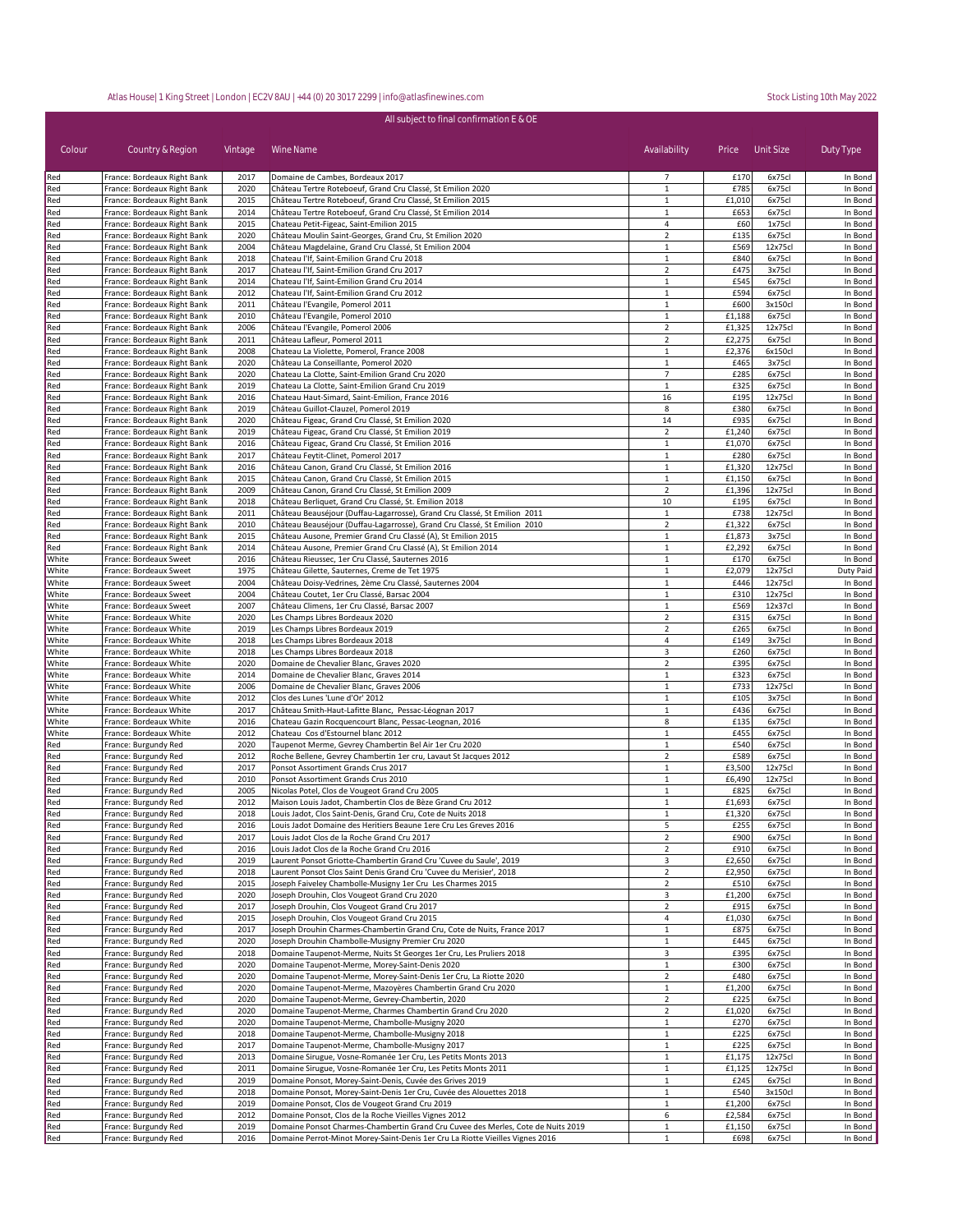| All subject to final confirmation E & OE |                                              |              |                                                                                                                                                                    |                                  |                |                    |                      |
|------------------------------------------|----------------------------------------------|--------------|--------------------------------------------------------------------------------------------------------------------------------------------------------------------|----------------------------------|----------------|--------------------|----------------------|
| Colour                                   | Country & Region                             | Vintage      | Wine Name                                                                                                                                                          | Availability                     |                | Price Unit Size    | Duty Type            |
| Red                                      | France: Burgundy Red                         | 2016         | Domaine Perrot-Minot Bourgogne Rouge 2016                                                                                                                          | 4                                | £30            | 1x75cl             | In Bond              |
| Red                                      | France: Burgundy Red                         | 2016         | Domaine Perrot-Minot Bourgogne Rouge 2016                                                                                                                          | $\mathbf 1$                      | £190           | 6x75cl             | In Bond              |
| Red<br>Red                               | France: Burgundy Red<br>France: Burgundy Red | 2016<br>2005 | Domaine Perrot-Minot Bourgogne Rouge 2016<br>Domaine Michel Gros, Vosne 1er Cru, Clos de Réas 2005                                                                 | 4<br>$\mathbf{1}$                | £190<br>£150   | 6x75cl<br>1x75cl   | In Bond<br>Duty Paid |
| Red                                      | France: Burgundy Red                         | 2005         | Domaine Marquis d'Angerville, Volnay 1er Cru, Taillepieds 2005                                                                                                     | 1                                | £150           | 1x75cl             | Duty Paid            |
| Red                                      | France: Burgundy Red                         | 2017         | Domaine Louis Jadot, Gevrey-Chambertin Premier Cru Clos Saint-Jacques 2017                                                                                         | $\mathbf{1}$                     | £550           | 6x75cl             | In Bond              |
| Red                                      | France: Burgundy Red                         | 2017         | Domaine Louis Jadot, Clos de Vougeot Grand Cru 2017                                                                                                                | 1                                | £640           | 6x75cl             | In Bond              |
| Red                                      | France: Burgundy Red<br>France: Burgundy Red | 2016<br>2017 | Domaine Louis Jadot, Clos de Vougeot Grand Cru 2016<br>Domaine Louis Jadot, Chapelle-Chambertin Grand Cru 2017                                                     | $\overline{2}$<br>$\overline{2}$ | £610<br>£1,010 | 6x75cl<br>6x75cl   | In Bond              |
| Red<br>Red                               | France: Burgundy Red                         | 2016         | Domaine Louis Jadot, Chapelle-Chambertin Grand Cru 2016                                                                                                            | $\mathbf{1}$                     | £745           | 6x75cl             | In Bond<br>In Bond   |
| Red                                      | France: Burgundy Red                         | 2015         | Domaine Louis Jadot, Chapelle-Chambertin Grand Cru 2015                                                                                                            | $\mathbf{1}$                     | £861           | 6x75cl             | In Bond              |
| Red                                      | France: Burgundy Red                         | 2014         | Domaine Louis Jadot, Chapelle-Chambertin Grand Cru 2014                                                                                                            | $\overline{2}$                   | £698           | 6x75cl             | In Bond              |
| Red                                      | France: Burgundy Red                         | 2015         | Domaine Louis Jadot, Bonnes Mares Grand Cru 2015                                                                                                                   | $\mathbf{1}$                     | £594           | 3x75cl             | In Bond              |
| Red<br>Red                               | France: Burgundy Red<br>France: Burgundy Red | 2019<br>2018 | Domaine Lecheneaut, Nuits-Saint-Georges, Les Chouillets, Vieilles Vignes 2019<br>Domaine Lecheneaut, Nuits-Saint-Georges, Les Chouillets, Vieilles Vignes 2018     | 5<br>4                           | £210<br>£210   | 6x75cl<br>6x75cl   | In Bond<br>In Bond   |
| Red                                      | France: Burgundy Red                         | 2020         | Domaine Lecheneaut, Nuits-Saint-Georges, 2020                                                                                                                      | 3                                | £195           | 6x75cl             | In Bond              |
| Red                                      | France: Burgundy Red                         | 2019         | Domaine Lecheneaut, Nuits-Saint-Georges, 2019                                                                                                                      | 15                               | £180           | 6x75cl             | In Bond              |
| Red                                      | France: Burgundy Red                         | 2018         | Domaine Lecheneaut, Nuits-Saint-Georges, 2018                                                                                                                      | $\overline{7}$                   | £360           | 12x75cl            | In Bond              |
| Red                                      | France: Burgundy Red                         | 2017         | Domaine Lecheneaut, Nuits-Saint-Georges, 2017                                                                                                                      | 9                                | £340           | 12x75cl            | In Bond              |
| Red<br>Red                               | France: Burgundy Red<br>France: Burgundy Red | 2016<br>2020 | Domaine Lecheneaut, Nuits-Saint-Georges, 2016<br>Domaine Lecheneaut, Nuits-Saint-Georges, 1er Cru, Les Pruliers 2020                                               | 3<br>$\overline{2}$              | £340<br>£360   | 12x75cl<br>6x75cl  | In Bond<br>In Bond   |
| Red                                      | France: Burgundy Red                         | 2012         | Domaine Lecheneaut, Nuits-Saint-Georges, 1er Cru, Les Pruliers 2012                                                                                                | $\mathbf{1}$                     | £310           | 6x75cl             | In Bond              |
| Red                                      | France: Burgundy Red                         | 2020         | Domaine Lecheneaut, Nuits-Saint-Georges, 1er Cru, Les Damodes 2020                                                                                                 | $\mathbf{1}$                     | £360           | 6x75cl             | In Bond              |
| Red                                      | France: Burgundy Red                         | 2019         | Domaine Lecheneaut, Nuits-Saint-Georges, 1er Cru, Les Damodes 2019                                                                                                 | $\mathbf{1}$                     | £330           | 6x75cl             | In Bond              |
| Red                                      | France: Burgundy Red                         | 2018         | Domaine Lecheneaut, Nuits-Saint-Georges, 1er Cru, Les Damodes 2018                                                                                                 | 5                                | £330           | 6x75cl             | In Bond              |
| Red<br>Red                               | France: Burgundy Red<br>France: Burgundy Red | 2013<br>2019 | Domaine Lecheneaut, Nuits-Saint-Georges, 1er Cru, Les Damodes 2013<br>Domaine Lecheneaut, Morey-St.Denis 2019                                                      | $\mathbf{1}$<br>$\mathbf{1}$     | £248<br>£210   | 6x75cl<br>6x75cl   | In Bond<br>In Bond   |
| Red                                      | France: Burgundy Red                         | 2018         | Domaine Lecheneaut, Morey-St.Denis 2018                                                                                                                            | $\overline{2}$                   | £195           | 6x75cl             | In Bond              |
| Red                                      | France: Burgundy Red                         | 2017         | Domaine Lecheneaut, Morey-St.Denis 2017                                                                                                                            | $\mathbf 2$                      | £180           | 6x75cl             | In Bond              |
| Red                                      | France: Burgundy Red                         | 2019         | Domaine Lecheneaut, Gevrey-Chambertin 2019                                                                                                                         | 5                                | £210           | 6x75cl             | In Bond              |
| Red                                      | France: Burgundy Red                         | 2018         | Domaine Lecheneaut, Gevrey-Chambertin 2018                                                                                                                         | $\overline{2}$                   | £200           | 6x75cl             | In Bond              |
| Red                                      | France: Burgundy Red                         | 2017         | Domaine Lecheneaut, Gevrey-Chambertin 2017<br>Domaine Lecheneaut, Clos de la Roche, Grand Cru 2019                                                                 | 7                                | £180           | 6x75cl             | In Bond              |
| Red<br>Red                               | France: Burgundy Red<br>France: Burgundy Red | 2019<br>2019 | Domaine Lecheneaut, Bourgogne Hautes-Côtes de Nuits 2019                                                                                                           | $\mathbf 2$<br>12                | £450<br>£105   | 3x75cl<br>6x75cl   | In Bond<br>In Bond   |
| Red                                      | France: Burgundy Red                         | 2018         | Domaine Lecheneaut, Bourgogne Hautes-Côtes de Nuits 2018                                                                                                           | $\mathbf{1}$                     | £220           | 12x75cl            | In Bond              |
| Red                                      | France: Burgundy Red                         | 2020         | Domaine Latour-Giraud, Volnay Premier Cru, Clos des Chenes 2020                                                                                                    | 8                                | £270           | 6x75cl             | In Bond              |
| Red                                      | France: Burgundy Red                         | 2019         | Domaine Latour-Giraud, Volnay Premier Cru, Clos des Chenes 2019                                                                                                    | 5                                | £270           | 6x75cl             | In Bond              |
| Red                                      | France: Burgundy Red                         | 2018         | Domaine Latour-Giraud, Volnay Premier Cru, Clos des Chenes 2018                                                                                                    | 3                                | £270           | 6x75cl             | In Bond              |
| Red<br>Red                               | France: Burgundy Red<br>France: Burgundy Red | 2017<br>2016 | Domaine Latour-Giraud, Volnay Premier Cru, Clos des Chenes 2017<br>Domaine Latour-Giraud, Volnay Premier Cru, Clos des Chenes 2016                                 | 4<br>4                           | £270<br>£270   | 6x75cl<br>6x75cl   | In Bond<br>In Bond   |
| Red                                      | France: Burgundy Red                         | 2014         | Domaine Latour-Giraud, Volnay Premier Cru, Clos des Chenes 2014                                                                                                    | $\mathbf{1}$                     | £240           | 6x75cl             | In Bond              |
| Red                                      | France: Burgundy Red                         | 2015         | Domaine Lamarche, La Grande Rue Grand Cru Monopole 2015                                                                                                            | $\mathbf{1}$                     | £3,400         | 6x75cl             | In Bond              |
| Red                                      | France: Burgundy Red                         | 2008         | Domaine Lamarche, La Grande Rue Grand Cru Monopole 2008                                                                                                            | $\mathbf{1}$                     | £400           | 1x75cl             | Duty Paid            |
| Red                                      | France: Burgundy Red                         | 2009         | Domaine Jean-Marc Pillot, Chassagne-Montrachet Rouge 1er Cru, Clos St Jean 2009                                                                                    | $\mathbf{1}$                     | £495           | 12x75cl            | In Bond              |
| Red<br>Red                               | France: Burgundy Red<br>France: Burgundy Red | 2014<br>2013 | Domaine Humbert Frères, Gevrey-Chambertin 1er Cru, Petite Chapelle 2014                                                                                            | $\mathbf{1}$<br>$\mathbf{1}$     | £360<br>£446   | 6x75cl<br>6x75cl   | In Bond<br>In Bond   |
| Red                                      | France: Burgundy Red                         | 2007         | Domaine Humbert Frères, Gevrey-Chambertin 1er Cru, Estournelles St Jacques 2013<br>Domaine Humbert Frères, Gevrey-Chambertin 1er Cru, Estournelles St Jacques 2007 | $\mathbf{1}$                     | £743           | 12x75cl            | In Bond              |
| Red                                      | France: Burgundy Red                         | 2014         | Domaine Humbert Frères, Gevrey-Chambertin 1er Cru, Craipillot 2014                                                                                                 | $\mathbf{1}$                     | £340           | 6x75cl             | In Bond              |
| Red                                      | France: Burgundy Red                         | 2013         | Domaine Humbert Frères, Gevrey-Chambertin 1er Cru, Craipillot 2013                                                                                                 | $\overline{2}$                   | £335           | 6x75cl             | In Bond              |
| Red                                      | France: Burgundy Red                         | 2015         | Domaine Hudelot Baillet, Chambolle-Musigny 2015                                                                                                                    | $\overline{2}$                   | £510           | 12x75cl            | In Bond              |
| Red<br>Red                               | France: Burgundy Red<br>France: Burgundy Red | 2005<br>2005 | Domaine Henri, Volnay 1er Cru, Rougeotte 2005<br>Domaine Ghislaine Barthod, Chambolle-Musigny 1er Cru, Les Cras 2005                                               | $\mathbf{1}$<br>$\mathbf{1}$     | £822<br>£3,584 | 12x75cl<br>12x75cl | In Bond<br>In Bond   |
| Red                                      | France: Burgundy Red                         | 2012         | Domaine Georges Noellat Vosne-Romanee 1er Cru Les Chaumes 2012                                                                                                     | 1                                | £665           | 3x75cl             | In Bond              |
| Red                                      | France: Burgundy Red                         | 2016         | Domaine Gagey, Jadot, Clos Saint-Denis Grand Cru 2016                                                                                                              | 3                                | £1,235         | 6x75cl             | In Bond              |
| Red                                      | France: Burgundy Red                         | 2015         | Domaine Gagey, Jadot, Clos Saint-Denis Grand Cru 2015                                                                                                              | $\overline{2}$                   | £1,465         | 6x75cl             | In Bond              |
| Red                                      | France: Burgundy Red                         | 2014         | Domaine Gagey, Beaune Premier Cru Grèves 2014                                                                                                                      |                                  | £257           | 6x75cl             | In Bond              |
| Red                                      | France: Burgundy Red                         | 2014         | Domaine Francois Lamarche, Clos de Vougeot Grand Cru 2014                                                                                                          | 1                                | £655           | 6x75cl             | In Bond              |
| Red<br>Red                               | France: Burgundy Red<br>France: Burgundy Red | 2016<br>2006 | Domaine François Bertheau, Chambolle-Musigny 1er Cru Les Amoureuses 2016<br>Domaine Follin-Arbelet, Corton Grand Cru 2006                                          | $\mathbf{1}$<br>1                | £2,275<br>£45  | 6x75cl<br>1x75cl   | In Bond<br>Duty Paid |
| Red                                      | France: Burgundy Red                         | 2019         | Domaine Faiveley, Nuits-st- Georges 1er Cru Aux Chaignots 2019                                                                                                     | 3                                | £360           | 6x75cl             | In Bond              |
| Red                                      | France: Burgundy Red                         | 2015         | Domaine Faiveley, Nuits-st- Georges 1er Cru Aux Chaignots 2015                                                                                                     | $\mathbf{1}$                     | £340           | 6x75cl             | In Bond              |
| Red                                      | France: Burgundy Red                         | 2016         | Domaine Faiveley, Chambertin-Clos de Bèze Les Ouvrées Rodin 2016                                                                                                   | $\mathbf 2$                      | £790           | 1x75cl             | In Bond              |
| Red                                      | France: Burgundy Red                         | 2016<br>2019 | Domaine Faiveley Nuits-Saint-Georges 1er Cru Les Damodes 2016                                                                                                      | $\overline{2}$<br>5              | £250           | 6x75cl<br>6x75cl   | In Bond              |
| Red<br>Red                               | France: Burgundy Red<br>France: Burgundy Red | 2018         | Domaine Faiveley Les Porets-Saint-Georges, Nuits-Saint-Georges Premier Cru 2019<br>Domaine Faiveley Les Porets-Saint-Georges, Nuits-Saint-Georges Premier Cru 2018 | 3                                | £310<br>£290   | 6x75cl             | In Bond<br>In Bond   |
| Red                                      | France: Burgundy Red                         | 2020         | Domaine Dugat-Py Pommard La Levriere Tres Vieilles Vignes, 2020                                                                                                    | 4                                | £515           | 6x75cl             | In Bond              |
| Red                                      | France: Burgundy Red                         | 2020         | Domaine Dugat-Py Gevrey-Chambertin Vieilles Vignes, 2020                                                                                                           | 9                                | £475           | 6x75cl             | In Bond              |
| Red                                      | France: Burgundy Red                         | 2020         | Domaine Dugat-Py Bourgogne Cuvee Halinard, Burgundy, 2020                                                                                                          | $\overline{7}$                   | £220           | 6x75cl             | In Bond              |
| Red                                      | France: Burgundy Red                         | 2017         | Domaine Drouhin-Laroze, Gevrey-Chambertin 2017                                                                                                                     | $\overline{2}$                   | £185           | 6x75cl             | In Bond              |
| Red<br>Red                               | France: Burgundy Red<br>France: Burgundy Red | 2012<br>2008 | Domaine Drouhin-Laroze, Gevrey-Chambertin 2012<br>Domaine Drouhin-Laroze, Bonnes Mares Grand Cru 2008                                                              | $\mathbf{1}$<br>$\mathbf{1}$     | £335<br>£140   | 12x75cl<br>1x75cl  | In Bond<br>Duty Paid |
| Red                                      | France: Burgundy Red                         | 2020         | Domaine Drouhin-Laroze Gevrey-Chambertin Dix Climats, Cote de Nuits, 2020                                                                                          | $\overline{2}$                   | £210           | 6x75cl             | In Bond              |
| Red                                      | France: Burgundy Red                         | 2019         | Domaine Drouhin-Laroze Gevrey-Chambertin Dix Climats, Cote de Nuits, 2019                                                                                          | 3                                | £195           | 6x75cl             | In Bond              |
| Red                                      | France: Burgundy Red                         | 2018         | Domaine Drouhin-Laroze Gevrey-Chambertin Dix Climats, Cote de Nuits, 2018                                                                                          | $\overline{2}$                   | £185           | 6x75cl             | In Bond              |
| Red                                      | France: Burgundy Red                         | 2020         | Domaine Drouhin-Laroze Clos de Vougeot Grand Cru, Cote de Nuits, France 2020                                                                                       | $\overline{2}$                   | £720           | 6x75cl             | In Bond              |
| Red                                      | France: Burgundy Red                         | 2017         | Domaine des Héritiers Louis Jadot, Beaune Premier Cru Clos des Ursules 2017                                                                                        | $\overline{2}$                   | £270           | 6x75cl             | In Bond              |
| Red<br>Red                               | France: Burgundy Red<br>France: Burgundy Red | 2016<br>2019 | Domaine des Héritiers Louis Jadot, Beaune Premier Cru Clos des Ursules 2016<br>Domaine Denis Mortet, Fixin 2019                                                    | $\mathbf{1}$<br>$\overline{2}$   | £285<br>£260   | 3x150cl<br>6x75cl  | In Bond<br>In Bond   |
| Red                                      | France: Burgundy Red                         | 2006         | Domaine de Montille, Vosne-Romanée 1er Cru, Les Malconsorts, Christiane 2006                                                                                       | $\mathbf{1}$                     | £540           | 1x75cl             | Duty Paid            |
| Red                                      | France: Burgundy Red                         | 2005         | Domaine de Montille, Volnay 1er Cru, Les Taillepieds 2005                                                                                                          | $\mathbf{1}$                     | £150           | 1x75cl             | Duty Paid            |
| Red                                      | France: Burgundy Red                         | 2009         | Domaine de Montille, Volnay 1er Cru, Les Champans 2009                                                                                                             | $\mathbf{1}$                     | £620           | 6x75cl             | In Bond              |
| Red                                      | France: Burgundy Red                         | 2016         | Domaine Coquard-Loison-Fleurot Charmes-Chambertin Grand Cru 2016                                                                                                   | $\mathbf{1}$                     | £1,077         | 6x75cl             | In Bond              |
| Red<br>Red                               | France: Burgundy Red<br>France: Burgundy Red | 2016<br>2016 | Domaine Bitouzet-Prieure Clos des Chenes, Volnay 1er Cru 2016<br>Domaine Alain Burguet, Gevrey Chambertin Mes Favorites Vieilles Vignes 2016                       | $\overline{2}$<br>$\mathbf{1}$   | £345<br>£267   | 6x75cl<br>6x75cl   | In Bond<br>In Bond   |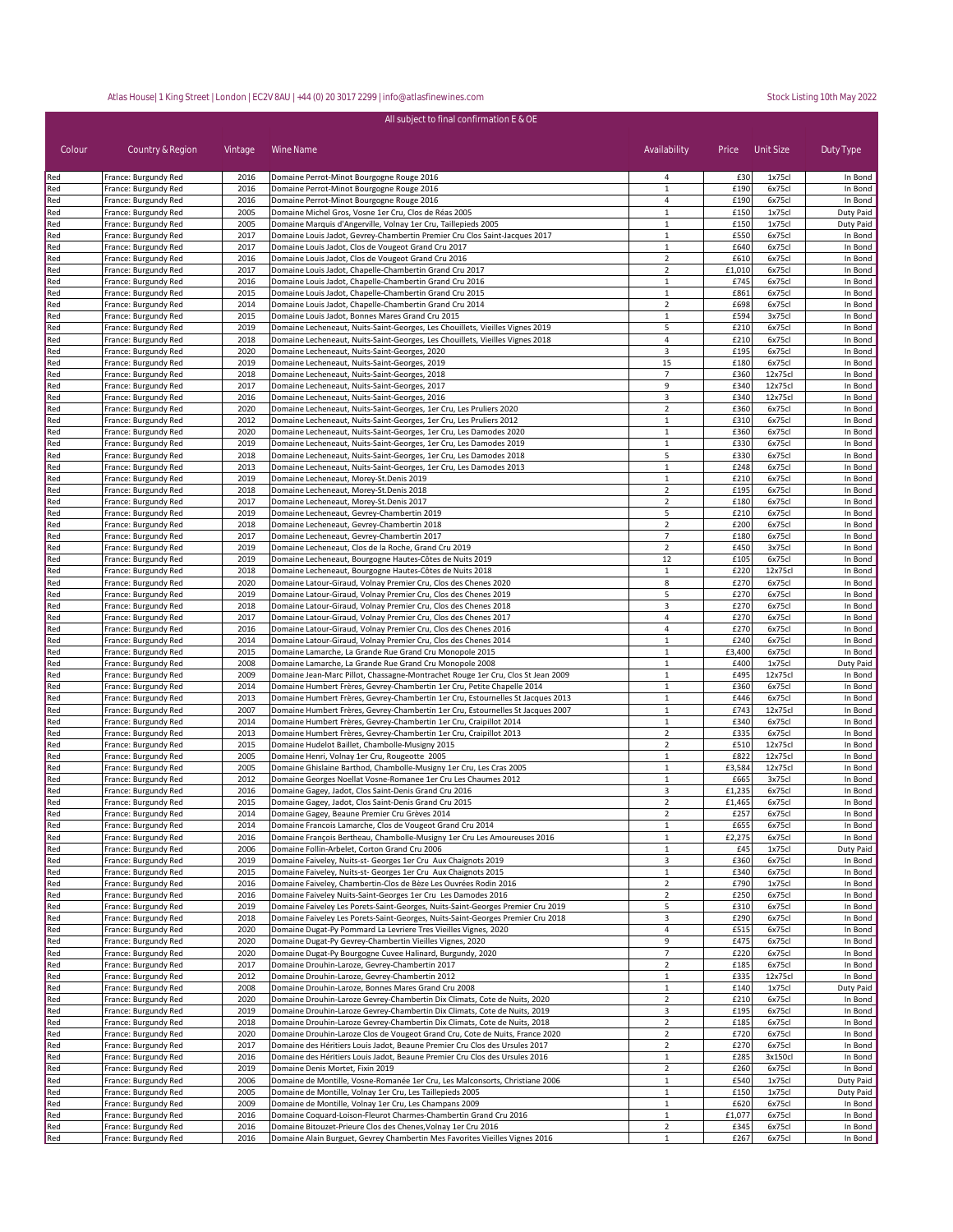| Colour                 | Country & Region                                 | Vintage           | Wine Name                                                                                                                                        | Availability                   | Price          | Unit Size         | Duty Type            |
|------------------------|--------------------------------------------------|-------------------|--------------------------------------------------------------------------------------------------------------------------------------------------|--------------------------------|----------------|-------------------|----------------------|
| Red                    | France: Burgundy Red                             | 2006              | Chevillon, Nuits Saint Georges 1er Cru, Les Chaignots 2006                                                                                       | 1                              | £90            | 1x75cl            | Duty Paid            |
| White                  | France: Burgundy White                           | 2015              | Vincent Girardin Batard-Montrachet Grand Cru, Cote de Beaune, France 2015                                                                        | $\mathbf{1}$                   | £1,420         | 6x75cl            | In Bond              |
| White<br>White         | France: Burgundy White<br>France: Burgundy White | 2020<br>2018      | Patrick Javillier, Bourgogne Cote d'Or Blanc, Cuvée des Forgets 2020<br>Maison Morey-Coffinet Puligny-Montrachet 1er Cru Les Combettes 2018      | 12<br>$\mathbf{1}$             | £95<br>£375    | 6x75cl<br>6x75cl  | In Bond<br>In Bond   |
| White                  | France: Burgundy White                           | 2014              | Louis Jadot Bienvenues-Batard-Montrachet Grand Cru, Cote de Beaune, France 2014                                                                  | 4                              | £1,235         | 6x75cl            | In Bond              |
| White                  | France: Burgundy White                           | 2020              | Joseph Drouhin Puligny-Montrachet Premier Cru, Les Folatieres 2020                                                                               | 5                              | £450           | 6x75cl            | In Bond              |
| White                  | France: Burgundy White                           | 2018              | Joseph Drouhin Puligny-Montrachet Premier Cru, Les Folatieres 2018                                                                               | $\overline{2}$                 | £385           | 6x75cl            | In Bond              |
| White                  | France: Burgundy White                           | 2020              | Joseph Drouhin Meursault, Cote de Beaune, 2020                                                                                                   | 4                              | £270           | 6x75cl            | In Bond              |
| Red                    | France: Burgundy White                           | 2020              | Joseph Drouhin Les Cazetiers, Gevrey-Chambertin Premier Cru, 2020                                                                                | $\overline{2}$                 | £600           | 6x75cl            | In Bond              |
| Red                    | France: Burgundy White                           | 2020              | Joseph Drouhin Greves, Beaune Premier Cru, 2020                                                                                                  | $\overline{2}$                 | £360           | 6x75cl            | In Bond              |
| White                  | France: Burgundy White                           | 2008              | Etienne Sauzet, Puligny-Montrachet 1er Cru, Les Combettes 2008                                                                                   | $\mathbf{1}$                   | £2,198         | 12x75cl           | In Bond              |
| White                  | France: Burgundy White                           | 2019              | Domaine Ponsot Saint-Romain Cuvee de la Mesange 2019                                                                                             | 4                              | £180           | 6x75cl            | In Bond              |
| White<br>White         | France: Burgundy White<br>France: Burgundy White | 2018<br>2017      | Domaine Ponsot Saint-Romain Cuvee de la Mesange 2018<br>Domaine Ponsot Saint-Romain Cuvee de la Mesange 2017                                     | 6<br>$\mathbf{1}$              | £180<br>£205   | 6x75cl<br>6x75cl  | In Bond<br>In Bond   |
| White                  | France: Burgundy White                           | 2019              | Domaine Patrick Javillier, Meursault Les Tillets 2019                                                                                            | 4                              | £395           | 12x75cl           | In Bond              |
| White                  | France: Burgundy White                           | 2020              | Domaine Patrick Javillier, Bourgogne Cote d'Or Blanc, Cuvée Oligocène 2020                                                                       | 15                             | £125           | 6x75cl            | In Bond              |
| White                  | France: Burgundy White                           | 2019              | Domaine Patrick Javillier, Bourgogne Cote d'Or Blanc, Cuvée Oligocène 2019                                                                       | $\mathbf{1}$                   | £240           | 12x75cl           | In Bond              |
| White                  | France: Burgundy White                           | 2018              | Domaine Patrick Javillier, Bourgogne Cote d'Or Blanc, Cuvée Oligocène 2018                                                                       | $\mathbf{1}$                   | £20            | 1x75cl            | Duty Paid            |
| White                  | France: Burgundy White                           | 2012              | Domaine Michel Bouzereau Meursault 1er Cru Les Genevrières 2012                                                                                  | $\mathbf{1}$                   | £794           | 12x75cl           | In Bond              |
| White                  | France: Burgundy White                           | 2016              | Domaine Louis Jadot, Chassagne-Montrachet 1er Cru, La Romanee, 2016                                                                              | $\mathbf{1}$                   | £416           | 3x150cl           | In Bond              |
| White                  | France: Burgundy White                           | 2015              | Domaine Louis Jadot Puligny-Montrachet Premier Cru Les Referts 2015                                                                              | 1                              | £295           | 6x75cl            | In Bond              |
| Red                    | France: Burgundy White                           | 2020              | Domaine Lecheneaut, Nuits-St Georges 1er Cru, Aux Argillas 2020                                                                                  | $\mathbf{1}$                   | £360           | 6x75cl            | In Bond              |
| White<br>White         | France: Burgundy White<br>France: Burgundy White | 2020<br>2018      | Domaine Latour-Giraud, Puligny-Montrachet Premier Cru, Champ Canet 2020<br>Domaine Latour-Giraud, Meursault 1er Cru, Les Boucheres 2018          | 1<br>8                         | £360<br>£240   | 6x75cl<br>6x75cl  | In Bond<br>In Bond   |
| White                  | France: Burgundy White                           | 2019              | Domaine Latour-Giraud Meursault Les Narvaux 2019                                                                                                 | 5                              | £210           | 6x75cl            | In Bond              |
| White                  | France: Burgundy White                           | 2018              | Domaine Latour-Giraud Meursault Les Narvaux 2018                                                                                                 | $\overline{4}$                 | £230           | 6x75cl            | In Bond              |
| White                  | France: Burgundy White                           | 2018              | Domaine Jean-Claude Bachelet et Fils Puligny-Montrachet Les Aubues, 2018                                                                         | 14                             | £275           | 6x75cl            | Duty Paid            |
| White                  | France: Burgundy White                           | 2018              | Domaine des Héritiers Jadot, Puligny-Montrachet Folatières Premier Cru 2018                                                                      | $\overline{2}$                 | £360           | 6x75cl            | In Bond              |
| White                  | France: Burgundy White                           | 2019              | Bouchard Père et Fils, Corton-Charlemagne Grand Cru 2019                                                                                         | $\overline{2}$                 | £735           | 6x75cl            | In Bond              |
| White                  | France: Burgundy White                           | 2013              | Boisson-Vadot, 'Anne Boisson' Meursault 'Sous La Velle', 2013                                                                                    | $\mathbf{1}$                   | £560           | 6x75cl            | In Bond              |
| White                  | France: Chablis                                  | 2014              | Domaine Servin Bougros, Chablis Grand Cru, France, 2014                                                                                          | $\mathbf{1}$                   | £366           | 12x75cl           | In Bond              |
| Sparkling              | France: Champagne                                | 2013<br>2012      | Vilmart, Coeur de Cuvée 2013<br>Salon Cuvee 'S' Le Mesnil, Blanc de Blancs 2012                                                                  | 4<br>3                         | £435<br>£975   | 6x75cl<br>1x75cl  | In Bond<br>In Bond   |
| Sparkling<br>Sparkling | France: Champagne<br>France: Champagne           | 1996              | Pol Roger Vintage Reserve 1996                                                                                                                   | $\mathbf{1}$                   | £837           | 6x75cl            | In Bond              |
| Sparkling              | France: Champagne                                | 2012              | Philipponnat Cuvee 1522 Premier Cru Brut Rose Millesime, Champagne, 2012                                                                         | 10                             | £415           | 6x75cl            | In Bond              |
| Sparkling              | France: Champagne                                | 2012              | Guy Charlemagne, Mesnillesime Grand Cru, Blanc de Blanc 2012                                                                                     | 4                              | £280           | 6x75cl            | In Bond              |
| Sparkling              | France: Champagne                                | 2021              | Egly-Ouriet Les Premices NV (disgorged 2021)                                                                                                     | $\overline{2}$                 | £190           | 6x75cl            | In Bond              |
| Sparkling              | France: Champagne                                | 2012              | Delamotte Blanc de Blancs Brut, Champagne 2012                                                                                                   | 3                              | £375           | 3x150cl           | In Bond              |
| Sparkling              | France: Champagne                                | 2012              | de Sousa Cuvée Umami 2012                                                                                                                        | 10                             | £650           | 6x75cl            | In Bond              |
| Sparkling              | France: Champagne                                | <b>NV</b>         | De Sousa Cuvée 'Avec Le Temps' Blanc de Blancs NV                                                                                                | 11                             | £170           | 6x75cl            | In Bond              |
| Sparkling              | France: Champagne                                | 2017              | De Sousa & Fils 'Mycorhize' Grand Cru Extra Brut Champagne NV (Base 2017)                                                                        | 26                             | £260           | 6x75cl            | In Bond              |
| Sparkling              | France: Champagne<br>France: Champagne           | 2014<br><b>NV</b> | Charles Dufour Champ Clos' Pinot Blanc Brut, Champagne, France 2014<br>Champagne Egly Ouriet, Brut Grand Cru Tradition NV                        | $\overline{2}$<br>19           | £440<br>£335   | 6x75cl<br>6x75cl  | In Bond<br>In Bond   |
| Sparkling<br>Sparkling | France: Champagne                                | 2006              | Champagne Egly Ouriet, Brut Grand Cru Millesime 2006                                                                                             | 1                              | £1,450         | 3x150cl           | In Bond              |
| Sparkling              | France: Champagne                                | 2021              | Champagne de Sousa, Cuvée 3A NV (Disgorged 2021, Base 2017)                                                                                      | 40                             | £220           | 6x75cl            | In Bond              |
| Sparkling              | France: Champagne                                | 2017              | Champagne de Sousa, Cuvée 3A NV (Disgorged 2017, Base 2017)                                                                                      | 11                             | £230           | 6x75cl            | In Bond              |
| Sparkling              | France: Champagne                                | <b>NV</b>         | Champagne de Sousa, Cuvée 3A NV (Disgorged 2017, Base 2017)                                                                                      | 4                              | £235           | 3x150cl           | In Bond              |
| Sparkling              | France: Champagne                                | <b>NV</b>         | Champagne de Sousa, Brut Tradition NV                                                                                                            | 5                              | £27            | 1x75cl            | Duty Paid            |
| Sparkling              | France: Champagne                                | <b>NV</b>         | Champagne De Sousa, Brut Rosé NV                                                                                                                 | 5                              | £290           | 6x75cl            | In Bond              |
| Sparkling              | France: Champagne                                | 2014              | Bollinger Grande Année Rosé 2014                                                                                                                 | $\overline{2}$                 | £825           | 6x75cl            | In Bond              |
| Red                    | France: Côte du Rhône                            | 2010              | Domaine La Florane, Cotes du Rhone Villages Visan, Terre Pourpre 2010                                                                            | $\mathbf{1}$                   | £130           | 12x75cl           | In Bond              |
| Red<br>White           | France: Languedoc Roussilon<br>France: Loire     | 2013<br>2018      | M. Chapoutier, Cotes du Roussillon Villages, Bila Haut, Occultum Lapidem 2013<br>Domaine Vacheron Sancerre, Loire, France 2018                   | 4<br>$\mathbf{1}$              | £65<br>£230    | 6x75cl<br>6x75cl  | In Bond<br>In Bond   |
| White                  | France: Loire                                    | 2012              | Alphonse Mellot Sancerre Cuvee Edmond 2012                                                                                                       | $\mathbf{1}$                   | £515           | 6x150cl           | In Bond              |
| Red                    | France: Northern Rhône                           | 2011              | Michel Chapoutier, Ermitage l'Ermite 2011                                                                                                        | $\mathbf{1}$                   | £1,025         | 6x75cl            | In Bond              |
| Red                    | France: Northern Rhône                           | 2006              | Michel Chapoutier, Ermitage l'Ermite 2006                                                                                                        | $\mathbf{1}$                   | £653           | 1x150cl           | In Bond              |
| heR                    | France: Northern Rhône                           | 2010              | Michel Chanoutier, Ermitage Le Pavillon 2010                                                                                                     | $\mathbf{1}$                   | £1.475         | 6x75cl            | In Bond              |
| Red                    | France: Northern Rhône                           | 2008              | Michel Chapoutier, Ermitage Le Pavillon 2008                                                                                                     | $\mathbf{1}$                   | £535           | 6x75cl            | In Bond              |
| Red                    | France: Northern Rhône                           | 2018              | Domaine Jean-Michel Gerin Cote Rotie La Vialliere, 2018                                                                                          | 3                              | £270           | 6x75cl            | In Bond              |
| Red                    | France: Northern Rhône                           | 2018              | Domaine Jean-Michel Gerin Cote Rotie Champin le Seigneur, 2018                                                                                   | 15                             | £195           | 6x75cl            | In Bond              |
| Red                    | France: Northern Rhône                           | 2018              | Domaine Jamet Cote Rotie 2018                                                                                                                    | $\overline{2}$                 | £748           | 6x75cl            | In Bond              |
| Red<br>Red             | France: Northern Rhône<br>France: Northern Rhône | 2017<br>2019      | Domaine Jamet Cote Rotie 2017<br>Domaine Auguste Clape Cornas, Rhone, France 2019                                                                | $\mathbf{1}$<br>3              | £772<br>£800   | 3x150cl<br>6x75cl | In Bond<br>In Bond   |
| Red                    | France: Northern Rhône                           | 2016              | Domaine Alain Voge, Cornas, Les Vieilles Vignes 2016                                                                                             | $\mathbf{1}$                   | £290           | 3x150cl           | In Bond              |
| Red                    | France: Northern Rhône                           | 2016              | Domaine Alain Voge Cornas Les Chailles, Rhone, France 2016                                                                                       | 17                             | £405           | 12x75cl           | In Bond              |
| White                  | France: Southern Rhône                           | 2018              | Yves Cuilleron Roussanne 2018                                                                                                                    | $\overline{2}$                 | £50            | 6x75cl            | In Bond              |
| Red                    | France: Southern Rhône                           | 2010              | Domaine La Barroche, Châteauneuf-du-Pape, Pure 2010                                                                                              | $\mathbf{1}$                   | £1,000         | 6x75cl            | In Bond              |
| Red                    | France: Southern Rhône                           | 2007              | Domaine Giraud, Châteauneuf-du-Pape, Grenache de Pierre 2007                                                                                     | $\mathbf{1}$                   | £718           | 6x75cl            | In Bond              |
| Red                    | France: Southern Rhône                           | 2012              | Domaine Giraud, Châteauneuf-du-Pape Tradition 2012                                                                                               | $\mathbf{1}$                   | £248           | 12x75cl           | In Bond              |
| Red                    | France: Southern Rhône                           | 2009              | Domaine Giraud, Châteauneuf-du-Pape Tradition 2009                                                                                               | $\mathbf{1}$                   | £280           | 12x75cl           | In Bond              |
| Red                    | France: Southern Rhône<br>France: Southern Rhône | 2007              | Domaine du Vieux Télégraphe, Châteauneuf-du-Pape La Crau 2007                                                                                    | $\mathbf{1}$                   | £60            | 1x75cl            | Duty Paid            |
| Red<br>Red             | France: Southern Rhône                           | 2007<br>2016      | Domaine du Vieux Télégraphe, Châteauneuf-du-Pape La Crau 2007<br>Domaine du Clos des Papes, Châteauneuf-du-Pape 2016                             | $\overline{2}$<br>$\mathbf{1}$ | £280<br>£1,020 | 6x75cl<br>12x75cl | In Bond<br>In Bond   |
| Red                    | France: Southern Rhône                           | 2007              | Domaine du Clos des Papes, Châteauneuf-du-Pape 2007                                                                                              | $\mathbf{1}$                   | £150           | 1x75cl            | Duty Paid            |
| Red                    | France: Southern Rhône                           | 2006              | Domaine du Clos des Papes, Châteauneuf-du-Pape 2006                                                                                              | $\mathbf{1}$                   | £60            | 1x75cl            | Duty Paid            |
| Red                    | France: Southern Rhône                           | 2004              | Domaine de Pégau, Châteauneuf-du-Pape, Cuvée Reservée 2004                                                                                       | $\mathbf 1$                    | £745           | 12x75cl           | In Bond              |
| Red                    | France: Southern Rhône                           | 2019              | Clos du Mont Olivet Lirac, Cuvée Marie-Jausset 2019                                                                                              | 6                              | £105           | 6x75cl            | In Bond              |
| Red                    | France: Southern Rhône                           | 2020              | Clos du Mont Olivet Châteauneuf-du-Pape 2020                                                                                                     | 5                              | £145           | 6x75cl            | In Bond              |
| White                  | France: Southern Rhône                           | 2005              | Clos des Papes CNDP Blanc 2005                                                                                                                   | $\mathbf{1}$                   | £815           | 12x75cl           | In Bond              |
| Red                    | France: Southern Rhône                           | 2005              | Château de Beaucastel, Châteauneuf-du-Pape 2005                                                                                                  | $\mathbf{1}$                   | £75            | 1x75cl            | Duty Paid            |
| Red                    | France: Southern Rhône                           | 2004              | Château de Beaucastel, Châteauneuf-du-Pape 2004                                                                                                  | $\overline{2}$                 | £75            | 1x75cl            | Duty Paid            |
| Red                    | France: Southern Rhône                           | 1989              | Château de Beaucastel, Châteauneuf-du-Pape 1989                                                                                                  | $\mathbf{1}$                   | £150           | 1x75cl            | Duty Paid            |
| Red<br>Red             | Italy: Friuli-Venezia Giulia<br>Italy: Other     | 2016<br>2019      | Giovanni Dri, Schioppettino, Monte dei Carpini, Colli Orientali del Friuli, 2016<br>Abbia Nova 'Senza Vandalismi' Cesanese del Piglio DOCG, 2019 | $\overline{2}$<br>$\mathbf{1}$ | £125<br>£90    | 6x75cl<br>6x75cl  | In Bond<br>Duty Paid |
|                        |                                                  |                   |                                                                                                                                                  |                                |                |                   |                      |

All subject to final confirmation E & OE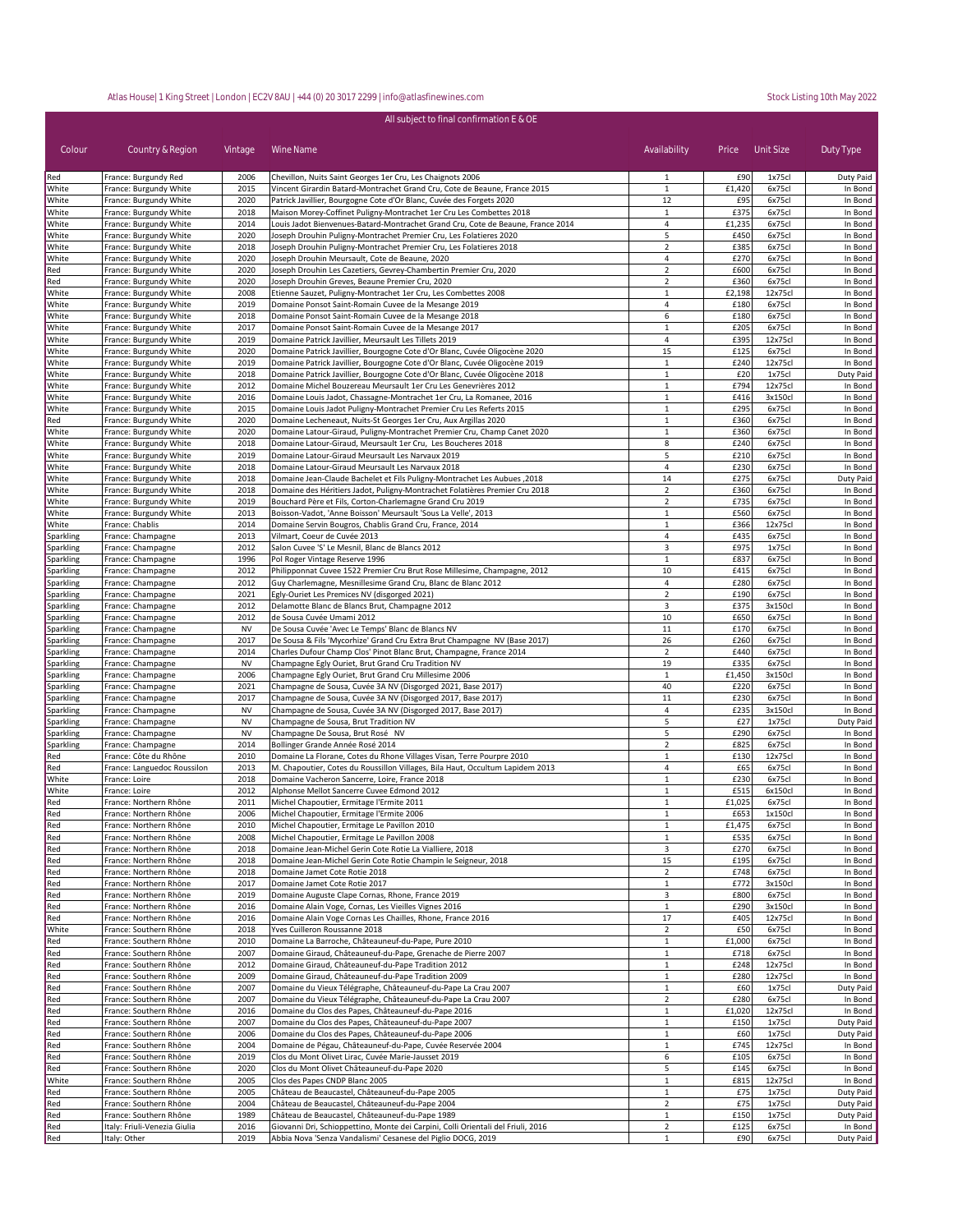| All subject to final confirmation E & OE |                                    |              |                                                                                                                      |                                  |              |                   |                    |  |
|------------------------------------------|------------------------------------|--------------|----------------------------------------------------------------------------------------------------------------------|----------------------------------|--------------|-------------------|--------------------|--|
| Colour                                   | Country & Region                   | Vintage      | Wine Name                                                                                                            | Availability                     | Price        | Unit Size         | Duty Type          |  |
| Red                                      | Italy: Piedmont                    | 2013         | Vietti, Villero, Barolo Riserva 2013                                                                                 | 1                                | £1,000       | 3x75cl            | In Bond            |  |
| Red                                      | Italy: Piedmont                    | 2017         | Vietti, Rocche, Barolo 2017                                                                                          | $\mathbf{1}$                     | £515         | 1x300cl           | In Bond            |  |
| Red<br>Red                               | Italy: Piedmont<br>Italy: Piedmont | 2017<br>2016 | Vietti, Rocche, Barolo 2017<br>Vietti, Rocche, Barolo 2016                                                           | 3<br>$\mathbf{1}$                | £725<br>£800 | 6x75cl<br>1x150cl | In Bond<br>In Bond |  |
| Red                                      | Italy: Piedmont                    | 2017         | Vietti, Ravera, Barolo 2017                                                                                          | $\mathbf{1}$                     | £495         | 1x300cl           | In Bond            |  |
| Red                                      | Italy: Piedmont                    | 2017         | Vietti, Ravera, Barolo 2017                                                                                          | 5                                | £670         | 6x75cl            | In Bond            |  |
| Red                                      | Italy: Piedmont                    | 2014         | Vietti, Ravera, Barolo 2014                                                                                          | $\mathbf{1}$                     | £580         | 6x75cl            | In Bond            |  |
| Red<br>Red                               | Italy: Piedmont<br>Italy: Piedmont | 2012<br>2012 | Vietti, Ravera, Barolo 2012<br>Vietti, Ravera, Barolo 2012                                                           | $\mathbf{1}$<br>4                | £218<br>£750 | 1x150cl<br>6x75cl | In Bond<br>In Bond |  |
| Red                                      | Italy: Piedmont                    | 2011         | Vietti, Ravera, Barolo 2011                                                                                          | $\overline{4}$                   | £865         | 6x75cl            | In Bond            |  |
| Red                                      | Italy: Piedmont                    | 2017         | Vietti, Nebbiolo, Perbacco 2017                                                                                      | $\mathbf{1}$                     | £155         | 1x500cl           | In Bond            |  |
| Red                                      | Italy: Piedmont                    | 2015         | Vietti, Nebbiolo, Perbacco 2015                                                                                      | 9                                | £100         | 6x75cl            | In Bond            |  |
| Red                                      | Italy: Piedmont                    | 2017         | Vietti, Lazzarito, Barolo 2017                                                                                       | 1                                | £495         | 1x300cl           | In Bond            |  |
| Red<br>Red                               | Italy: Piedmont<br>Italy: Piedmont | 2017<br>2015 | Vietti, Lazzarito, Barolo 2017<br>Vietti, Lazzarito, Barolo 2015                                                     | 15<br>$\overline{2}$             | £670<br>£665 | 6x75cl<br>6x75cl  | In Bond<br>In Bond |  |
| Red                                      | Italy: Piedmont                    | 2014         | Vietti, Lazzarito, Barolo 2014                                                                                       | 14                               | £580         | 6x75cl            | In Bond            |  |
| Red                                      | Italy: Piedmont                    | 2013         | Vietti, Lazzarito, Barolo 2013                                                                                       | $\overline{2}$                   | £350         | 3x75cl            | In Bond            |  |
| Red                                      | Italy: Piedmont                    | 2012         | Vietti, Lazzarito, Barolo 2012                                                                                       | 3                                | £589         | 6x75cl            | In Bond            |  |
| Red                                      | Italy: Piedmont                    | 2011         | Vietti, Lazzarito, Barolo 2011                                                                                       | $\overline{2}$                   | £600         | 6x75cl            | In Bond            |  |
| Red<br>Red                               | Italy: Piedmont<br>Italy: Piedmont | 2017<br>2017 | Vietti, Brunate, Barolo 2017<br>Vietti, Brunate, Barolo 2017                                                         | $\mathbf{1}$<br>8                | £495<br>£670 | 1x300cl<br>6x75cl | In Bond<br>In Bond |  |
| Red                                      | Italy: Piedmont                    | 2012         | Vietti, Brunate, Barolo 2012                                                                                         | 10                               | £663         | 6x75cl            | In Bond            |  |
| Red                                      | Italy: Piedmont                    | 2017         | Vietti, Barolo Castiglione DOCG 2017                                                                                 | 30                               | £180         | 6x75cl            | In Bond            |  |
| Red                                      | Italy: Piedmont                    | 2014         | Vietti, Barolo Castiglione DOCG 2014                                                                                 | 13                               | £190         | 6x75cl            | In Bond            |  |
| Red                                      | Italy: Piedmont                    | 2013         | Vietti, Barolo Castiglione DOCG 2013                                                                                 | 9                                | £220         | 6x75cl            | In Bond            |  |
| Red<br>Red                               | Italy: Piedmont<br>Italy: Piedmont | 2010<br>2015 | Vietti, Barolo Castiglione DOCG 2010<br>Vietti, Barbera D'Asti, La Crena 2015                                        | $\mathbf{1}$<br>$\overline{4}$   | £337<br>£170 | 6x75cl<br>6x75cl  | In Bond<br>In Bond |  |
| Red                                      | Italy: Piedmont                    | 2012         | Vietti, Barbera D'Asti, La Crena 2012                                                                                | 3                                | £215         | 6x75cl            | In Bond            |  |
| Red                                      | Italy: Piedmont                    | 2017         | Vietti, Barbaresco Masseria 2017                                                                                     | 20                               | £275         | 6x75cl            | In Bond            |  |
| Red                                      | Italy: Piedmont                    | 2015         | Vietti, Barbaresco Masseria 2015                                                                                     | 17                               | £270         | 6x75cl            | In Bond            |  |
| Red                                      | Italy: Piedmont                    | 2016         | Vietti Barolo Ravera 2016                                                                                            | $\mathbf{1}$                     | £510         | 1x150cl           | In Bond            |  |
| White                                    | Italy: Piedmont                    | 2019         | Terlano Pinot Bianco Riserva Vorberg 2019                                                                            | 21                               | £170         | 6x75cl            | In Bond            |  |
| Red<br>Red                               | Italy: Piedmont<br>Italy: Piedmont | 2017<br>2016 | Stefano Corino Barolo Roncaglie, Barolo DOCG, Italy 2017<br>Stefano Corino Barolo Roncaglie, Barolo DOCG, Italy 2016 | 5<br>8                           | £195<br>£200 | 6x75cl<br>6x75cl  | In Bond<br>In Bond |  |
| Red                                      | Italy: Piedmont                    | 2015         | Sandrone, Barolo Vite Talin 2015                                                                                     | $\mathbf{1}$                     | £235         | 1x75cl            | In Bond            |  |
| Red                                      | Italy: Piedmont                    | 2007         | Roberto Voerzio, Borolo DOCG, La Serra 2007                                                                          | $\mathbf{1}$                     | £1,870       | 12x75cl           | In Bond            |  |
| Red                                      | Italy: Piedmont                    | 2008         | Roberto Voerzio, Barolo DOCG, Brunate 2008                                                                           | $\mathbf 1$                      | £2,895       | 12x75cl           | In Bond            |  |
| Red                                      | Italy: Piedmont                    | 2011         | Roberto Voerzio Merlot Vigneto Fontanazza Pissotta Langhe, Piedmont, Italy 2011                                      | $\overline{2}$                   | £510         | 6x75cl            | In Bond            |  |
| Red<br>Red                               | Italy: Piedmont<br>Italy: Piedmont | 2010<br>2012 | Roberto Voerzio Merlot Vigneto Fontanazza Pissotta Langhe, Piedmont, Italy 2010<br>Roagna, Barolo Pira DOCG 2012     | $\overline{2}$<br>12             | £549<br>£405 | 6x75cl<br>6x75cl  | In Bond<br>In Bond |  |
| Red                                      | Italy: Piedmont                    | 2014         | Roagna, Barbaresco Asili VV DOCG, Italy 2014                                                                         | $\mathbf{1}$                     | £925         | 6x75cl            | In Bond            |  |
| Red                                      | Italy: Piedmont                    | 2014         | Roagna Barbaresco Montefico VV 2014                                                                                  | 1                                | £880         | 6x75cl            | In Bond            |  |
| Red                                      | Italy: Piedmont                    | 2017         | Renato Corino, Barolo Rocche dell' Annunziata DOCG 2017                                                              | 13                               | £235         | 6x75cl            | In Bond            |  |
| Red                                      | Italy: Piedmont                    | 2015         | Renato Corino, Barolo Rocche dell' Annunziata DOCG 2015                                                              | 3                                | £230         | 6x75cl            | In Bond            |  |
| Red                                      | Italy: Piedmont                    | 2014         | Renato Corino, Barolo Rocche dell' Annunziata DOCG 2014                                                              | 6                                | £240         | 6x75cl            | In Bond            |  |
| Red<br>Red                               | Italy: Piedmont<br>Italy: Piedmont | 2011<br>2016 | Renato Corino, Barolo Rocche dell' Annunziata DOCG 2011<br>Renato Corino, Barolo DOCG 2016                           | $\mathbf{1}$<br>$11\,$           | £290<br>£140 | 6x75cl<br>6x75cl  | In Bond<br>In Bond |  |
| Red                                      | Italy: Piedmont                    | 2014         | Produttori del Barbaresco Ovello 2014                                                                                | $\overline{2}$                   | £270         | 6x75cl            | In Bond            |  |
| Red                                      | Italy: Piedmont                    | 2011         | Produttori del Barbaresco 'Barbaresco DOCG', 2011                                                                    | $\mathbf{1}$                     | £270         | 12x75cl           | In Bond            |  |
| Red                                      | Italy: Piedmont                    | 2014         | Produttori Assortment Case (9 bottles) 2014                                                                          | $\overline{4}$                   | £460         | 9x75cl            | In Bond            |  |
| Red                                      | Italy: Piedmont                    | 2010<br>2016 | Poderi Aldo Conterno Barolo DOCG 2010<br>Parusso Armando Mariondino, Barolo DOCG, Italy 2016                         | $\overline{2}$<br>12             | £446<br>£240 | 6x75cl<br>6x75cl  | In Bond<br>In Bond |  |
| Red<br>Red                               | Italy: Piedmont<br>Italy: Piedmont | 2011         | Paitin di Pasquero-Elia 'Vecchie Vigne' Sori Paitin, Barbaresco DOCG, Italy 2011                                     | $\mathbf{1}$                     | £317         | 6x75cl            | In Bond            |  |
| Red                                      | Italy: Piedmont                    | 2010         | Paitin di Pasquero-Elia 'Vecchie Vigne' Sori Paitin, Barbaresco DOCG, Italy 2010                                     | $\mathbf{1}$                     | £297         | 6x75cl            | In Bond            |  |
| Red                                      | Italy: Piedmont                    | 2014         | Nervi Valferana, Gattinara DOCG 2014                                                                                 | 12                               | £340         | 6x75cl            | In Bond            |  |
| Rosé                                     | Italy: Piedmont                    | 2018         | Nervi Rosa Coste della Sesia, Piedmont 2018                                                                          | $\mathbf{1}$                     | £160         | 12x75cl           | In Bond            |  |
| Red                                      | Italy: Piedmont<br>Italy: Piedmont | 2014<br>2018 | Nervi Molsino, Gattinara DOCG 2014                                                                                   | 9<br>$\mathbf{1}$                | £340<br>£235 | 6x75cl<br>6x75cl  | In Bond<br>In Bond |  |
| Red<br>Red                               | Italy: Piedmont                    | 2017         | Nervi Gattinara DOCG, Piedmont 2018<br>Nervi Gattinara DOCG, Piedmont 2017                                           | $\overline{2}$                   | £150         | 6x75cl            | In Bond            |  |
| Rosé                                     | Italy: Piedmont                    | 2020         | Nervi (Conterno) Il Rosato 2020                                                                                      | 5                                | £85          | 6x75cl            | In Bond            |  |
| Rosé                                     | Italy: Piedmont                    | 2019         | Nervi (Conterno) Il Rosato 2019                                                                                      | $\overline{2}$                   | £20          | 1x75cl            | In Bond            |  |
| Rosé                                     | Italy: Piedmont                    | 2019         | Nervi (Conterno) Il Rosato 2019                                                                                      | 19                               | £85          | 6x75cl            | In Bond            |  |
| Red                                      | Italy: Piedmont                    | 2014<br>2013 | Massolino, Barolo, Vigna Rionda Riserva 2014<br>Marchesi di Gresy, Barbaresco, Camp Gros Martinenga 2013             | 3                                | £595<br>£440 | 6x75cl<br>6x75cl  | In Bond<br>In Bond |  |
| Red<br>Red                               | Italy: Piedmont<br>Italy: Piedmont | 2015         | Marchesi di Gresy Barbaresco Martinenga 2015                                                                         | 4<br>10                          | £255         | 6x75cl            | In Bond            |  |
| Red                                      | Italy: Piedmont                    | 2014         | Marchesi di Gresy Barbaresco Gaiun 2014                                                                              | 5                                | £525         | 6x75cl            | In Bond            |  |
| Red                                      | Italy: Piedmont                    | 2019         | Luciano Sandrone, Valmaggiore Nebbiolo 2019                                                                          | 11                               | £110         | 6x75cl            | In Bond            |  |
| Red                                      | Italy: Piedmont                    | 2018         | Luciano Sandrone, Valmaggiore Nebbiolo 2018                                                                          | 31                               | £120         | 6x75cl            | In Bond            |  |
| Red                                      | Italy: Piedmont                    | 2014         | Luciano Sandrone, Valmaggiore Nebbiolo 2014                                                                          | $\overline{2}$                   | £35          | 1x75cl            | In Bond            |  |
| Red<br>Red                               | Italy: Piedmont<br>Italy: Piedmont | 2014<br>2020 | Luciano Sandrone, Valmaggiore Nebbiolo 2014<br>Luciano Sandrone, Dolcetto d'Alba 2020                                | $\mathbf{1}$<br>15               | £175<br>£65  | 6x75cl<br>6x75cl  | In Bond<br>In Bond |  |
| Red                                      | Italy: Piedmont                    | 2019         | Luciano Sandrone, Dolcetto d'Alba 2019                                                                               | 13                               | £60          | 6x75cl            | In Bond            |  |
| Red                                      | Italy: Piedmont                    | 2015         | Luciano Sandrone, Barolo, Le Vigne 2015                                                                              | $\overline{4}$                   | £470         | 6x75cl            | In Bond            |  |
| Red                                      | Italy: Piedmont                    | 2019         | Luciano Sandrone, Barbera d'Alba 2019                                                                                | 12                               | £100         | 6x75cl            | In Bond            |  |
| Red                                      | Italy: Piedmont                    | 2018         | Luciano Sandrone, Barbera d'Alba 2018                                                                                | $\overline{4}$                   | £15          | 1x75cl            | Duty Paid          |  |
| Red                                      | Italy: Piedmont                    | 2018         | Luciano Sandrone, Barbera d'Alba 2018                                                                                | 12                               | £104         | 6x75cl            | In Bond            |  |
| Red<br>Red                               | Italy: Piedmont<br>Italy: Piedmont | 2016<br>2019 | La Ca Nova Barbaresco, Montefico DOCG, Italy 2016<br>La Ca Nova Barbaresco DOCG, Piedmont, Italy 2019                | $\mathbf{1}$<br>$\overline{2}$   | £260<br>£115 | 6x75cl<br>6x75cl  | In Bond<br>In Bond |  |
| Red                                      | Italy: Piedmont                    | 2018         | La Ca Nova Barbaresco DOCG, Piedmont, Italy 2018                                                                     | 8                                | £110         | 6x75cl            | In Bond            |  |
| Red                                      | Italy: Piedmont                    | 2017         | La Ca Nova Barbaresco DOCG, Piedmont, Italy 2017                                                                     | $11\,$                           | £110         | 6x75cl            | In Bond            |  |
| Red                                      | Italy: Piedmont                    | 2012         | Giuseppe Rinaldi 'Tre Tine', Barolo DOCG 2012                                                                        | 5                                | £2,426       | 12x75cl           | In Bond            |  |
| Red                                      | Italy: Piedmont                    | 2012         | Giuseppe Rinaldi Brunate, Barolo DOCG 2012                                                                           | 3                                | £3,210       | 12x75cl           | In Bond            |  |
| Red<br>Red                               | Italy: Piedmont<br>Italy: Piedmont | 2017<br>2015 | Giuseppe Cortese Rabaja, Barbaresco DOCG, Italy 2017<br>Giuseppe Cortese Barbaresco Rabaja Riserva DOCG, Mixed Case  | $\overline{2}$<br>$\overline{2}$ | £195<br>£600 | 6x75cl<br>6x75cl  | In Bond<br>In Bond |  |
|                                          |                                    |              |                                                                                                                      |                                  |              |                   |                    |  |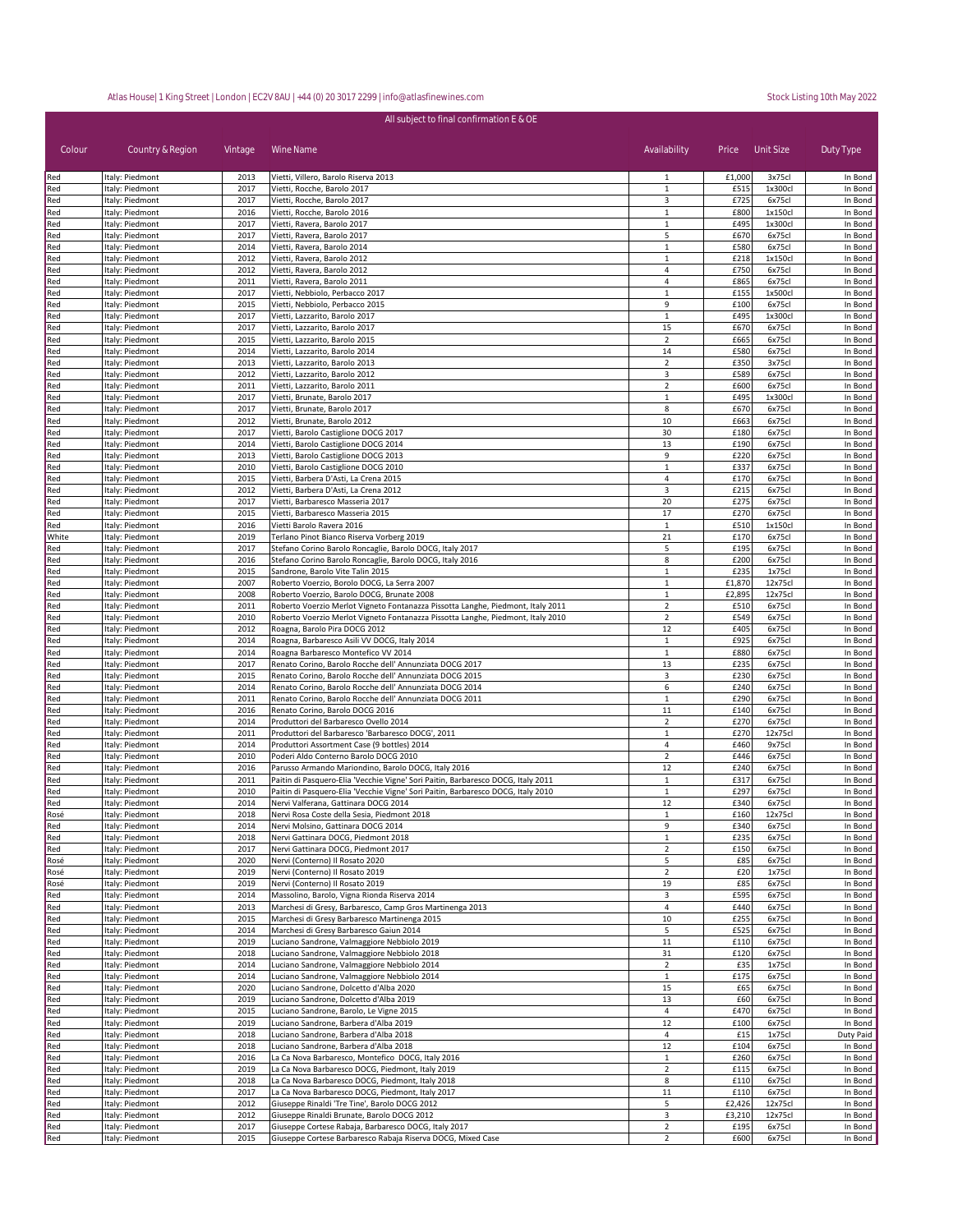| All subject to final confirmation E & OE |                                    |              |                                                                                                                                    |                                  |                |                   |                    |  |
|------------------------------------------|------------------------------------|--------------|------------------------------------------------------------------------------------------------------------------------------------|----------------------------------|----------------|-------------------|--------------------|--|
| Colour                                   | Country & Region                   | Vintage      | Wine Name                                                                                                                          | Availability                     | Price          | Unit Size         | Duty Type          |  |
| Red                                      | Italy: Piedmont                    | 2015         | Giovanni Rosso, Barolo, Serra 2015                                                                                                 | 10                               | £287           | 6x75cl            | In Bond            |  |
| Red                                      | Italy: Piedmont                    | 2015         | Giovanni Rosso, Barolo, Cerretta 2015                                                                                              | $\overline{2}$                   | £332           | 6x75cl            | In Bond            |  |
| Red                                      | Italy: Piedmont                    | 2010         | Giacomo Fenocchio, Barolo, Cannubi 2010                                                                                            | $\mathbf{1}$                     | £270           | 6x75cl            | In Bond            |  |
| Red                                      | Italy: Piedmont                    | 2010         | Giacomo Fenocchio Barolo Villero, Barolo DOCG 2010                                                                                 | 1                                | £312           | 6x75cl            | In Bond            |  |
| Red                                      | Italy: Piedmont                    | 2017         | Giacomo Conterno, Barolo, Francia 2017                                                                                             | $\overline{2}$                   | £1,150         | 6x75cl            | In Bond            |  |
| Red                                      | Italy: Piedmont                    | 2017         | Giacomo Conterno, Barolo, Cerretta 2017                                                                                            | $\overline{2}$                   | £1,300         | 6x75cl            | In Bond            |  |
| Red                                      | Italy: Piedmont                    | 2016         | Giacomo Conterno, Barolo, Cerretta 2016                                                                                            | $\mathbf{1}$                     | £1,200         | 6x75cl            | In Bond            |  |
| Red                                      | Italy: Piedmont<br>Italy: Piedmont | 2011<br>2009 | Giacomo Conterno, Barolo, Cerretta 2011                                                                                            | $\overline{2}$<br>5              | £1,819<br>£960 | 12x75cl<br>6x75cl | In Bond            |  |
| Red<br>Red                               | Italy: Piedmont                    | 2008         | Giacomo Conterno, Barolo, Cascina Francia 2009<br>Giacomo Conterno, Barolo, Cascina Francia 2008                                   | $\overline{2}$                   | £1,254         | 6x75cl            | In Bond<br>In Bond |  |
| Red                                      | Italy: Piedmont                    | 2008         | Giacomo Conterno, Barolo, Cascina Francia 2008                                                                                     | 3                                | £2,985         | 12x75cl           | In Bond            |  |
| Red                                      | Italy: Piedmont                    | 2005         | Giacomo Conterno, Barolo, Cascina Francia 2005                                                                                     | 3                                | £2,213         | 12x75cl           | In Bond            |  |
| Red                                      | Italy: Piedmont                    | 2004         | Giacomo Conterno, Barolo, Cascina Francia 2004                                                                                     | $\overline{2}$                   | £1,752         | 6x75cl            | In Bond            |  |
| Red                                      | Italy: Piedmont                    | 2017         | Giacomo Conterno, Barolo, Arione 2017                                                                                              | $\overline{2}$                   | £1,150         | 6x75cl            | In Bond            |  |
| Red                                      | Italy: Piedmont                    | 2018         | Giacomo Conterno, Barbera d'Alba, Cascina Francia 2015                                                                             | 5                                | £210           | 6x75cl            | In Bond            |  |
| Red                                      | Italy: Piedmont                    | 2016         | Germano Ettore, Lazzarito Riserva, Barolo DOCG 2016                                                                                | 20                               | £360           | 6x75cl            | In Bond            |  |
| Red                                      | Italy: Piedmont                    | 2018         | Germano Ettore Barolo Prapo, Barolo DOCG, Italy 2018                                                                               | 5                                | £220           | 6x75cl            | In Bond            |  |
| Red                                      | Italy: Piedmont                    | 2004         | Gaja Langhe Sori Tildin 2004                                                                                                       | $\mathbf{1}$                     | £1,625         | 6x75cl            | In Bond            |  |
| Red                                      | Italy: Piedmont                    | 2015         | G.D. Vajra, Barolo, Albe 2015                                                                                                      | 6                                | £190           | 6x75cl            | In Bond            |  |
| Red                                      | Italy: Piedmont                    | 2014         | G.D. Vajra, Barolo, Albe 2014                                                                                                      | $\overline{2}$                   | £185           | 6x75cl            | In Bond            |  |
| Red                                      | Italy: Piedmont                    | 2017         | G.D. Vajra Ravera, Barolo DOCG 2017                                                                                                | 9                                | £295           | 6x75cl            | In Bond            |  |
| Red                                      | Italy: Piedmont                    | 2015         | G.D. Vajra Ravera, Barolo DOCG 2015                                                                                                | 6                                | £300           | 6x75cl            | In Bond            |  |
| Red                                      | Italy: Piedmont                    | 2014         | G.D. Vajra Ravera, Barolo DOCG 2014                                                                                                | 12                               | £270           | 6x75cl            | In Bond            |  |
| Red                                      | Italy: Piedmont                    | 2018         | G.D. Vajra Langhe Nebbiolo, Piedmont, Italy 2018                                                                                   | $\mathbf 1$                      | £90            | 6x75cl            | In Bond            |  |
| Red                                      | Italy: Piedmont                    | 2016         | G.D. Vajra 'Coste di Rose', Barolo DOCG, Italy 2016                                                                                | 1                                | £275           | 6x75cl            | In Bond            |  |
| Red                                      | Italy: Piedmont                    | 2015         | G.D. Vajra Bricco delle Viole, Barolo DOCG 2015                                                                                    | 5                                | £340           | 6x75cl            | In Bond            |  |
| Red                                      | Italy: Piedmont                    | 2014         | G.D. Vajra Bricco delle Viole, Barolo DOCG 2014                                                                                    | $\mathbf{1}$                     | £325           | 6x75cl            | In Bond            |  |
| Red                                      | Italy: Piedmont                    | 2013         | G.D. Vajra Bricco delle Viole, Barolo DOCG 2013                                                                                    | $\mathbf{1}$                     | £450           | 6x75cl            | In Bond            |  |
| Red                                      | Italy: Piedmont                    | 2017         | Fratelli Alessandria Barolo San Lorenzo, Barolo DOCG, Italy 2017                                                                   | 3                                | £290           | 6x75cl            | In Bond            |  |
| Red                                      | Italy: Piedmont                    | 2017         | Fratelli Alessandria Barolo Monvigliero, Barolo DOCG, Italy 2017                                                                   | $\mathbf 1$                      | £200           | 3x75cl            | In Bond            |  |
| Red                                      | Italy: Piedmont                    | 2017<br>2017 | Fratelli Alessandria Barolo Monvigliero, Barolo DOCG, Italy 2017<br>Fratelli Alessandria Barolo Gramolere, Barolo DOCG, Italy 2017 | $\mathbf{1}$<br>3                | £425           | 6x75cl            | In Bond            |  |
| Red<br>Red                               | Italy: Piedmont<br>Italy: Piedmont | 2017         | Fratelli Alessandria Barolo DOCG, 2017                                                                                             | 10                               | £250<br>£175   | 6x75cl<br>6x75cl  | In Bond<br>In Bond |  |
| Red                                      | Italy: Piedmont                    | 2015         | Francesco Rinaldi & Figli Cannubi, Barolo DOCG, Italy 2015                                                                         | $\overline{2}$                   | £208           | 6x75cl            | In Bond            |  |
| Red                                      | Italy: Piedmont                    | 2015         | Francesco Rinaldi & Figli Brunate, Barolo DOCG, Italy 2015                                                                         | $\overline{2}$                   | £198           | 6x75cl            | In Bond            |  |
| Red                                      | Italy: Piedmont                    | 2005         | Falletto di Bruno Giacosa, Barolo Rocche 2005                                                                                      | $\overline{2}$                   | £1,327         | 6x75cl            | In Bond            |  |
| Red                                      | Italy: Piedmont                    | 2012         | Elvio Cogno, Barolo, Ravera DOCG 2012                                                                                              | $\overline{2}$                   | £230           | 6x75cl            | In Bond            |  |
| Red                                      | Italy: Piedmont                    | 2015         | Elio Sandri Cascina Disa 'Perno', 2015                                                                                             | 3                                | £250           | 6x75cl            | In Bond            |  |
| Red                                      | Italy: Piedmont                    | 2020         | Elio Sandri Cascina Disa Langhe Nebbiolo, 2020                                                                                     | 4                                | £165           | 6x75cl            | In Bond            |  |
| Red                                      | Italy: Piedmont                    | 2010         | Elio Grasso, Barolo, Ginestra Vigna Casa Maté 2010                                                                                 | $\mathbf{1}$                     | £450           | 6x75cl            | In Bond            |  |
| Red                                      | Italy: Piedmont                    | 2017         | Elio Grasso, Barolo, Ginestra Casa Maté 2017                                                                                       | $\overline{2}$                   | £300           | 6x75cl            | In Bond            |  |
| Red                                      | Italy: Piedmont                    | 2013         | Elio Grasso, Barolo Riserva Rüncot 2013                                                                                            | 3                                | £1,200         | 6x75cl            | In Bond            |  |
| Red                                      | Italy: Piedmont                    | 2017         | Elio Grasso Vigna Martina Barbera d'Alba, Piedmont 2017                                                                            | 19                               | £120           | 6x75cl            | In Bond            |  |
| Red                                      | Italy: Piedmont                    | 2010         | Elio Altare Arborina Langhe 2010                                                                                                   | $\mathbf{1}$                     | £495           | 6x75cl            | In Bond            |  |
| Red                                      | Italy: Piedmont                    | 2017         | E. Pira e Figli, Chiara Boschis, Via Nuova, Barolo 2017                                                                            | 11                               | £295           | 6x75cl            | In Bond            |  |
| Red                                      | Italy: Piedmont                    | 2010         | E. Pira e Figli, Chiara Boschis, Via Nuova, Barolo 2010                                                                            | 5                                | £675           | 6x75cl            | In Bond            |  |
| Red                                      | Italy: Piedmont                    | 2010         | E. Pira e Figli, Chiara Boschis, Mosconi, Barolo 2010                                                                              | $\mathbf 1$                      | £376           | 6x75cl            | In Bond            |  |
| Red                                      | Italy: Piedmont                    | 2017         | E. Pira e Figli, Chiara Boschis, Cannubi, Barolo 2017                                                                              | 5                                | £350           | 6x75cl            | In Bond            |  |
| Red                                      | Italy: Piedmont                    | 2015         | E. Pira e Figli, Chiara Boschis, Cannubi, Barolo 2015                                                                              | $\mathbf{1}$                     | £436           | 6x75cl            | In Bond            |  |
| Red                                      | Italy: Piedmont                    | 2017         | E. Pira & Figli Chiara Boschis Mosconi, Barolo DOCG, Italy 2017                                                                    | 8                                | £280           | 6x75cl            | In Bond            |  |
| Red                                      | Italy: Piedmont                    | 2008         | Conterno Fantino, Barolo Vigna Gris 2008                                                                                           | $\mathbf{1}$                     | £646           | 12x75cl           | In Bond            |  |
| Red                                      | Italy: Piedmont                    | 2016         | Ceretto Bricco Rocche, Barolo DOCG, Italy 2016                                                                                     | 1                                | £891           | 6x75cl            | In Bond            |  |
| Red                                      | Italy: Piedmont                    | 2011         | Cavallotto, Barolo Riserva Bricco Boschis, Vigna San Guiseppe 2011                                                                 | 3                                | £440<br>£913   | 6x75cl<br>12x75cl | In Bond            |  |
| Red<br>Red                               | Italy: Piedmont                    | 2004<br>2011 | Cavallotto Barolo Bricco Boschis 2004<br>Cappellano Otin Fiorin Pie Rupestris 2011                                                 | $1\,$<br>$1\,$                   | £1,054         | 6x75cl            | In Bond<br>In Bond |  |
| Red                                      | Italy: Piedmont<br>Italy: Piedmont | 2012         | Cappellano Nebiolo d'Alba, Piedmont, Italy 2012                                                                                    | 1                                | £805           | 12x75cl           | In Bond            |  |
| White                                    | Italy: Piedmont                    | 2016         | Cantina Terlano, Terlaner Nova Domus Riserva 2016                                                                                  | $\overline{2}$                   | £495           | 6x150cl           | In Bond            |  |
| Red                                      | Italy: Piedmont                    | 2012         | Cantina del Pino, Barbaresco Ovello 2012                                                                                           | 1                                | £188           | 6x75cl            | In Bond            |  |
| Red                                      | Italy: Piedmont                    | 2017         | Brovia, Barolo, Ca Mia 2017                                                                                                        | 9                                | £335           | 6x75cl            | In Bond            |  |
| Red                                      | Italy: Piedmont                    | 2010         | Brovia, Barolo, Ca Mia 2010                                                                                                        | $\mathbf{1}$                     | £890           | 6x75cl            | In Bond            |  |
| Red                                      | Italy: Piedmont                    | 2010         | Brovia, Barolo, Ca Mia 2010                                                                                                        | $\mathbf{1}$                     | £1,764         | 12x75cl           | In Bond            |  |
| Red                                      | Italy: Piedmont                    | 2017         | Brovia Villero, Barolo DOCG, Italy 2017                                                                                            | 9                                | £335           | 6x75cl            | In Bond            |  |
| Red                                      | Italy: Piedmont                    | 2017         | Brovia Rocche di Castiglione, Barolo DOCG, Italy 2017                                                                              | 9                                | £335           | 6x75cl            | In Bond            |  |
| Red                                      | Italy: Piedmont                    | 2017         | Brovia Barolo DOCG, Piedmont, Italy 2017                                                                                           | 9                                | £170           | 6x75cl            | In Bond            |  |
| Red                                      | Italy: Piedmont                    | 2016         | Brovia Barolo DOCG, Piedmont, Italy 2016                                                                                           | 20                               | £250           | 6x75cl            | In Bond            |  |
| Red                                      | Italy: Piedmont                    | 2016         | Brovia Barolo DOCG, Piedmont, Italy 2016                                                                                           | $\mathbf{1}$                     | £440           | 12x75cl           | In Bond            |  |
| Red                                      | Italy: Piedmont                    | 2015         | Brovia Barolo DOCG, Piedmont, Italy 2015                                                                                           | 11                               | £195           | 6x75cl            | In Bond            |  |
| Red                                      | Italy: Piedmont                    | 2009         | Brezza Sarmassa, Barolo DOCG, Italy, 2009                                                                                          | $\mathbf{1}$                     | £559           | 12x75cl           | In Bond            |  |
| Red                                      | Italy: Piedmont                    | 2010         | Azelia di Luigi Scavino Bricco Fiasco, Barolo DOCG, Italy 2010                                                                     | 3                                | £381           | 6x75cl            | In Bond            |  |
| Red                                      | Italy: Piedmont                    | 2010         | Andrea Oberto Vigneto Brunate, Barolo DOCG, Italy, 2010                                                                            | $\mathbf{1}$                     | £257           | 6x75cl            | In Bond            |  |
| Red                                      | Italy: Sicily                      | 2016         | Tenuta delle Terre Nere, Calderare Sottana 2016                                                                                    | $\overline{2}$                   | £270           | 6x75cl            | In Bond            |  |
| Red                                      | Italy: Sicily                      | 2015         | Le Vigne di Eli Moganazzi - Volta Sciara Etna Rosso, Sicily 2015                                                                   | $\mathbf{1}$                     | £120           | 6x75cl            | In Bond            |  |
| Red                                      | Italy: Sicily                      | 2017         | Gulfi Nerobufaleffj, Nero d'Avola Sicilia IGT, 2017                                                                                | $\overline{2}$                   | £195           | 6x75cl            | In Bond            |  |
| Rosé                                     | Italy: Sicily                      | 2016         | Graci Etna Rosato, Sicily, Italy 2016                                                                                              | $\mathbf{1}$                     | £90            | 6x75cl            | In Bond            |  |
| Red                                      | Italy: Sicily                      | 2016         | Feudo Montoni 'Vrucara' Nero d'Avola Sicilia IGT, 2016                                                                             | $\mathbf{1}$                     | £155           | 6x75cl            | In Bond            |  |
| Red                                      | Italy: Sicily                      | 2018         | Feudo Montoni Vigna del Core Perricone Sicilia IGT, 2018                                                                           | 4                                | £100           | 6x75cl            | In Bond            |  |
| White                                    | Italy: Trentino Alto Adige         | 2013         | Weingut Kofererhof Sylvaner Alto Adige Valle Isarco, Trentino-Alto Adige 2013                                                      | $\mathbf{1}$                     | £130           | 6x75cl            | Duty Paid          |  |
| White                                    | Italy: Trentino Alto Adige         | 2015         | Terlano-Kellerei Terlan 'Terlaner I Primo Grande Cuvee', 2015                                                                      | $\overline{2}$                   | £620           | 3x75cl            | In Bond            |  |
| Red                                      | Italy: Tuscany                     | 2011         | Tua Rita, Redigaffi, IGT Toscana 2011                                                                                              | $\overline{2}$<br>$\overline{a}$ | £780<br>£257   | 6x75cl            | In Bond            |  |
| Red                                      | Italy: Tuscany                     | 2012<br>2020 | Tenuta Sette Ponti Podere Orma 'Orma' Bolgheri 2012<br>Tenuta San Guido, Guidalberto, Bolgheri 2020                                | 3                                | £180           | 6x75cl<br>6x75cl  | In Bond<br>In Bond |  |
| Red<br>Red                               | Italy: Tuscany<br>Italy: Tuscany   | 2019         | Tenuta San Guido, Guidalberto, Bolgheri 2019                                                                                       | 5                                | £145           | 6x75cl            | In Bond            |  |
| Red                                      | Italy: Tuscany                     | 2018         | Tenuta San Guido, Guidalberto, Bolgheri 2018                                                                                       | $\sqrt{4}$                       | £145           | 6x75cl            | In Bond            |  |
| Red                                      | Italy: Tuscany                     | 2018         | Tenuta San Guido, Guidalberto, Bolgheri 2018                                                                                       | $\mathbf{1}$                     | £165           | 1x300cl           | Duty Paid          |  |